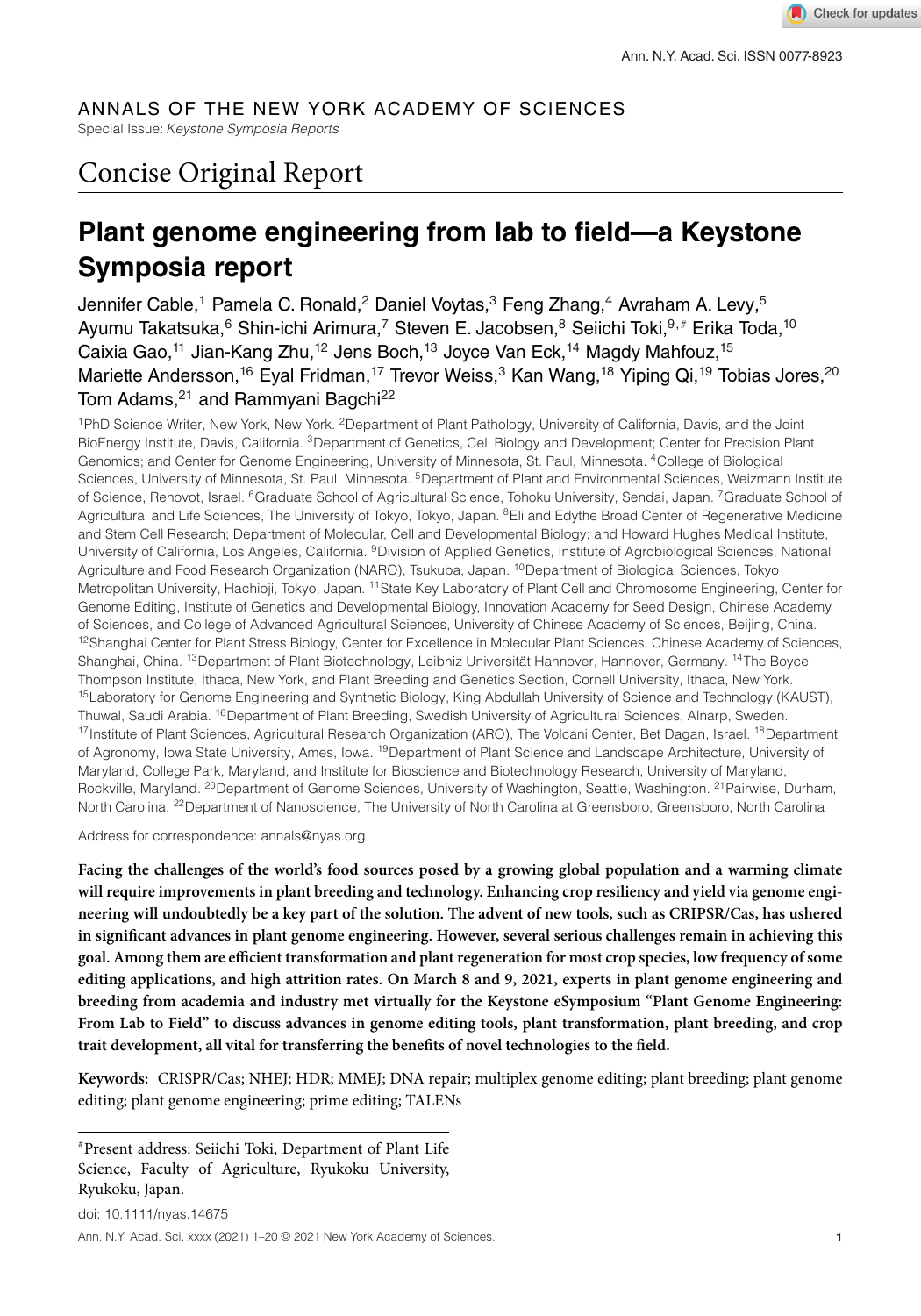**2** Ann. N.Y. Acad. Sci. xxxx (2021) 1–20 © 2021 New York Academy of Sciences.

Accelerating Life Science Discovery

#### **Introduction**

Over the past few decades, plant genome-editing tools have undergone several iterations. In the late 1980s, meganucleases were extensively used in plant genetic engineering. In 1996, the first application of zinc-finger nucleases (ZFNs) to act as a hybrid restriction enzyme was reported. While ZFNs have been successful in generating herbicide-resistant plants and in achieving several types of targeted mutagenesis, they are no longer commonly used.*<sup>a</sup>* More recently, transcription activator-like effector nucleases (TALENs) have been developed based on the bacterial enzyme transcription activator-like effector (TALE) that targets specific DNA sequences in plant genomes and induces gene expression. $1,2$ 

The most recent addition to the genetic engineering toolbox is CRISPR/Cas. CRISPR/Cas technology is revolutionizing molecular biology. In addition to the exciting potential to treat genetic diseases,<sup>3</sup> it also has the potential to create a novel, sustainable agriculture. In brief, CRISPR/Cas systems consist of a guide RNA (gRNA) and a Cas nuclease. The gRNA chaperones Cas nuclease to a target sequence within the DNA, where it induces a double-strand break (DSB). In addition to the target sequence defined by the gRNA, Cas nucleases require a protospacer adjacent motif (PAM) near the DNA target sequence in order to recognize and cleave DNA. The position and sequence of the PAM varies according to the type of Cas nuclease used.

CRISPR/Cas systems can be used to achieve a variety of genetic modifications. In plants, initial applications consisted of generating gene knockout lines for functional studies and crop improvement. The technology has subsequently been improved and modified to achieve a variety of precise DNA modifications, including base editing, that is, a single base transition within the editing window; prime editing, that is, short indels, base transitions and transversions; and homology-directed repair (HDR), which can lead to all kinds of modifications, including the insertion of large DNA fragments/genes.<sup>4</sup>

Text Circadian21

 $to$ +1 970.236.4705

to receive additional details

CRISPR/Cas-mediated genome editing technologies enable precise modifications of DNA sequences *in vivo* and offer great promise for crop improvement. In particular, harnessing genetic diversity and introducing elite alleles from wild relatives or landraces into commercial cultivars has been a major goal in crop breeding programs. Compared with commercial breeding and traditional genetically modified organism trait development, gene editing for trait development is both time and cost-effective. However, key challenges remain in being able to use these tools efficiently in plants. Many of these challenges are not related to CRISPR/Cas itself but in delivering gene-editing reagents into a large variety of plant cells and in regenerating plants from transgenic cells grown in culture.*<sup>b</sup>*

Since the first gene-edited plants were developed over 10 years ago, $5-7$  the field has seen enormous progress. On March 8 and 9, 2021, experts in plant genome engineering and breeding from academia and industry met virtually for the Keystone eSymposium "Plant Genome Engineering: From Lab to Field." Meeting organizers **Caixia Gao** from the



*<sup>a</sup>*All site-directed nucleases (SDNs) can have an off-target effect, which is very much related to the complexity of plant genomes, ploidy level, redundancy, and excess of repetitive sequences. ZFNs can be specific and very efficient in generating targeted DSBs; the main drawback is associated with the price tag and time needed to develop a good nuclease. By contrast, CRISPR/Cas technology is simple and very inexpensive.

*<sup>b</sup>*Notable exceptions include *Arabidopsis* and rice, excellent dicot and monocot model plants, respectively.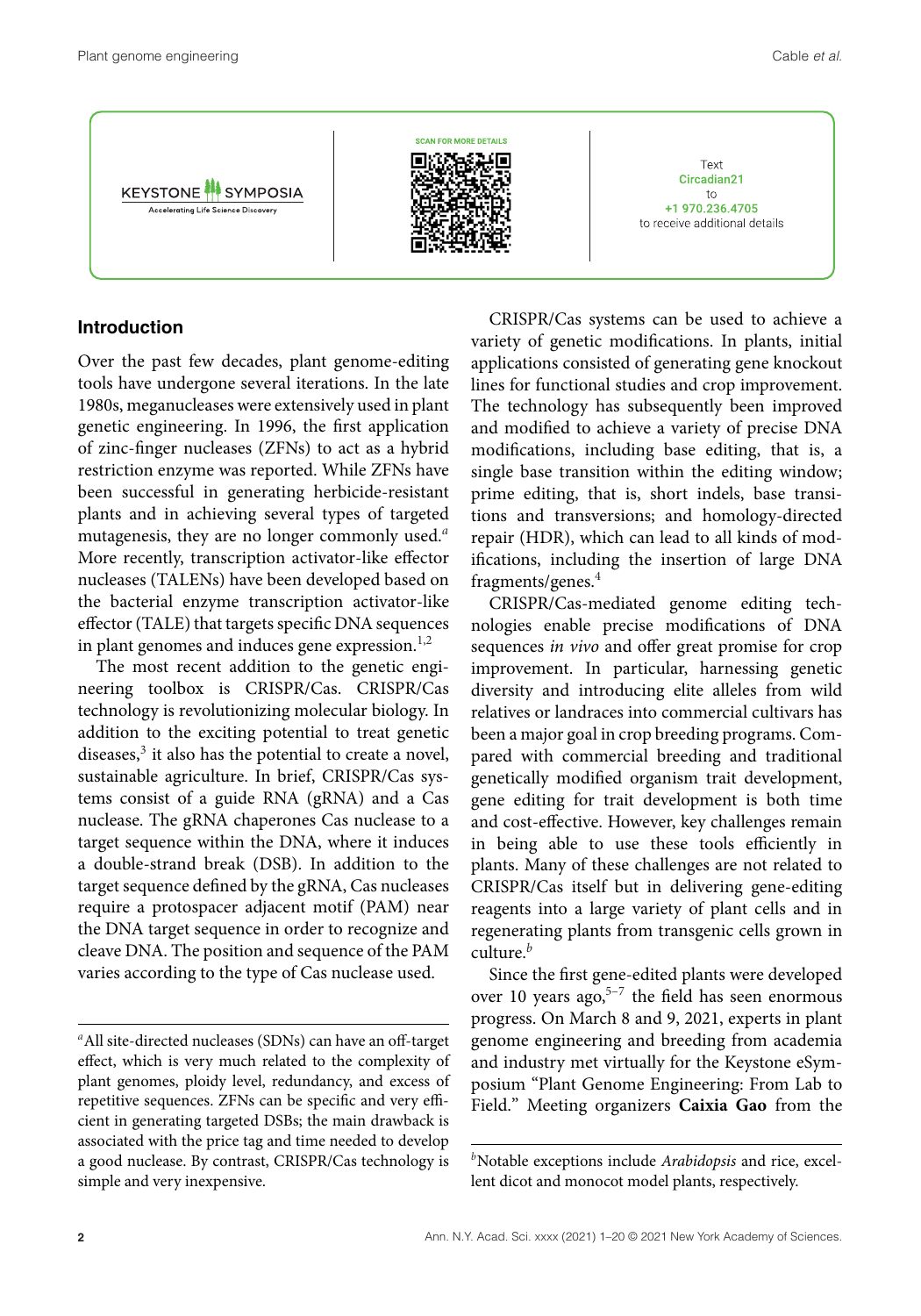Chinese Academy of Sciences, **Daniel Voytas** from the University of Minnesota, and **Holger Puchta** from Karlsruhe Institute of Technology described the excitement at being at a point in the field where the technology has advanced enough to have the first international symposium dedicated to plant genome editing. Presenters described novel tools for gene and base editing, gene targeting by HDR, transcriptional regulation, epigenetic editing, and induced chromosomal rearrangements.

#### **Keynote address**

## *Enhancing food security through rice genetic improvement*

**Pamela C. Ronald** from the University of California, Davis gave the keynote address that included three vignettes on genetic improvements in rice focused on disease resistance, flood tolerance, and nutritional quality. Ronald showed that the power of genetics can be harnessed to increase crop resiliency and improve food security to address the growing threats of climate change and increased population growth.

Ronald first focused on their lab's efforts to engineer and understand bacterial resistance in rice. The bacteria *Xanthomonas oryzae* pv. *oryzae* (Xoo) can reduce rice yields by up to 50%. Disease resistance is mediated by the gene *Xa21*, which was isolated in Ronald's lab.8 Xa21 is representative of a large family of plant and animal receptor kinases that respond to microbial molecules. $8-10$  In Xa21, the leucine-rich extracellular domain binds to the Xoo sulfated peptide RaxX, resulting in an immune response that includes the production of reactive oxygen species and ethylene production, and induction of defense genes.11–14 RaxX is homologous to the endogenous plant peptide hormone PSY1. RaxX, but not PSY1, binds to Xa21. PSY is presumed to interact with an as yet unidentified PSY1 receptor to promote normal growth and development. Both PSY1 and RaxX promote root growth in Arabidopsis and rice seedlings, supporting the idea that RaxX is a molecular mimic of PSY1.<sup>14</sup> Ronald presented a model whereby RaxX facilitates infection by binding to the putative PSY1 receptor, which may trigger the formation of a niche for bacterial multiplication. In the presence of Xa21, however, binding of RaxX to XA21 initiates an immune response, preventing infection. Ronald's lab is working to understand how RaxX facilitates virulence and to identify and

isolate the PSY1 receptor to better understand their interaction. This work provides insight into how hosts and microbe coevolve.

Another large threat for crop production is flooding, which the Intergovernmental Panel on Climate Change predicts will increase in both duration and intensity with climate changes. In South and Southeast Asia, 4 million tons of rice—enough to feed 30 million people—is lost each year due to flooding. In the 1980s, researchers at the International Rice Research Institute identified a variety of rice that can withstand 2 weeks of complete submergence. Conventional breeding efforts to introduce this trait resulted in low-yield varieties that were never widely adopted. Ronald and collaborators isolated the gene for submergence tolerance, *Sub1A*, that when introduced into rice via genetic engineering or marker-assisted breeding resulted in varieties that yielded 60% more than conventional varieties in flooded fields.*<sup>c</sup>* Last year, more than 6 million farmers grew *Sub1* rice. Field experiments in India have shown that Swarna-*Sub1* rice delivers yield advantages under flooding and disproportionately benefits the world's poorest farmers.15,16

Ronald also discussed improving the nutritional quality of rice, with genetically engineered golden rice as an example. First developed in 2005, golden rice was developed to address vitamin A deficiency (VAD) in countries where rice is a major food source; it is genetically engineered to contain two missing steps of beta-carotene synthesis.17 Golden rice is approved for consumption in several countries and, in July 2021, was approved for commercial production in the Philippines with seed expected to be grown by Filipino farmers in communities with a high prevalence of VAD.

In conventional genetic engineering, transgenes are inserted into the genome at random. This can have unexpected and deleterious effects, an outcome that slows down the process of creating a new plant with desired, but no undesired, traits. New technologies, such as CRISPR/Cas, allow targeted genetic insertion that, when combined with knowing the location of genomic safe harbors, that is, places where insertions will not affect yield but will also be well expressed, alleviates undesired outcomes.

*<sup>c</sup>*<https://www.nature.com/articles/nature04920?proof=t>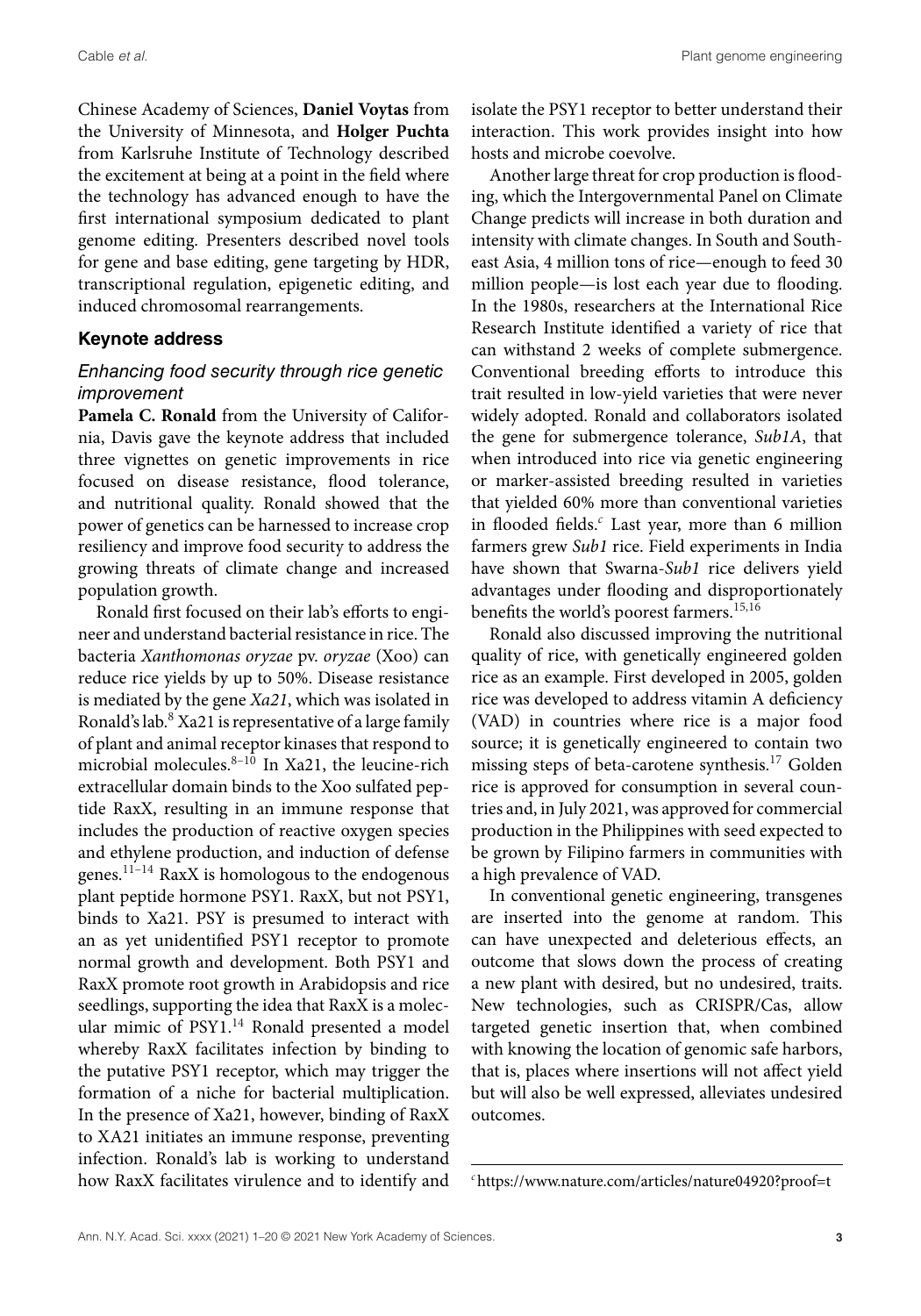Because no safe harbors were known in rice, Ronald's group surveyed a collection of over 3000 rice mutants<sup>18-20</sup> and chose five morphologically normal mutants to target for insertion a 5.2-kb cassette from golden rice, successfully inserting the entire cassette at the designated target via nonhomologous DNA end joining (NHEJ). The resulting rice lines have grains that appear morphologically normal and accumulate beta carotene.<sup>20</sup> These studies demonstrated that large DNA fragments can be inserted into plant genomes in a targeted manner via CRISPR/Cas.

## **Plant genome-editing tools and technology development**

#### *Improving plant transformation via viral delivery*

A major challenge for achieving precise gene editing in plants is reagent delivery to the cells. Currently, reagents are delivered via Agrobacterium or biolistics to plant cells grown in culture. The transgenic cells are then grown in culture and induced to form shoots and roots. Creating a transgenic plant this way is time consuming and often requires sophisticated techniques. In addition, methods for plant transformation and regeneration differ between species and varieties, and many plant varieties are not amenable to tissue culture and regeneration.

**Daniel Voytas** from the University of Minnesota discussed work on new methods to deliver reagents to plant cells, particularly the use of plus-strand RNA viruses. RNA viral vectors are widely used to deliver transgenes to mammalian cells; however, their use to edit plant cells is less developed, and they are limited by the size of the cargo they can carry. Voytas's group has also been experimenting with making transgenic plants that express activators, repressors, and base editors to achieve a variety of editing outcomes. They have also been exploring ways to increase the cargo capacity of RNA viruses.

Voytas described using an RNA virus to deliver gRNAs to Cas9 transgenic plants. As the plant is infected by the virus, cells that receive the gRNA are edited via the already-present Cas9. While this approach requires the initial generation of Cas9 transgenic plants, once developed, they can be used as a "platform" to create mutations with a wide variety of phenotypic variation. Voytas described that initial attempts at this strategy showed a low frequency of heritable mutations; less than 0.2% of seedlings carried the mutation.<sup>21</sup> Adding to the gRNA sequences that promote mobility achieved more efficient CRISPER/Cas9 editing, thereby increasing somatic editing to more than 75% and germline editing in seeds to 60% and higher. Voytas also showed that this approach can be used to edit multiple genes at once by delivering more than one gRNA via a single transcript.<sup>22</sup> While their work is primarily in tobacco (*Nicotiana benthamiana*), Voytas's group is investigating whether RNA virus delivery of gRNAs can induce heritable mutations in other species as well.

Another challenge facing viral delivery of reagents is achieving systemic distribution throughout the plant. Voytas showed that adding tRNA-like mobility motifs allows reagents to move uniformly throughout the plant.<sup>22</sup>

### *Improving plant transformation in a protoplast system*

**Feng Zhang** from the University of Minnesota described work to achieve high-throughput, precise gene editing. Zhang's lab is interested in understanding the players that determine which DNA repair pathways are used. Several competing DNA repair pathways can be activated upon a DSB, including HDR, microhomology-mediated end joining (MMEJ), and NHEJ. The pathway that repairs the DSB can dictate gene-editing outcomes. Zhang discussed reagent delivery as a key bottleneck in plant gene editing, including using a protoplast system and electroporation.

A protoplast is plant cell in which the cell wall has been removed; among other things, this allows reagents like DNA, RNA, and proteins to be delivered into the cell using polyethylene glycol (PEG) or electroporation. Although protoplast technology is not new (having been around since the 1960s), Zhang is working to revive this technology for use in genome editing, as it is a good transient assay system before moving into a more labor-intensive transformation pipeline. Zhang's group has used protoplasts for editing a number of plant species, both dicots and monocots, in many cases consistently achieving 80–90% transformation efficiency.

Zhang showed that a protoplast system can achieve efficient multiplexed gene knockout in *N. benthamiana*. The system was used to deliver TALENs to target four genes involved in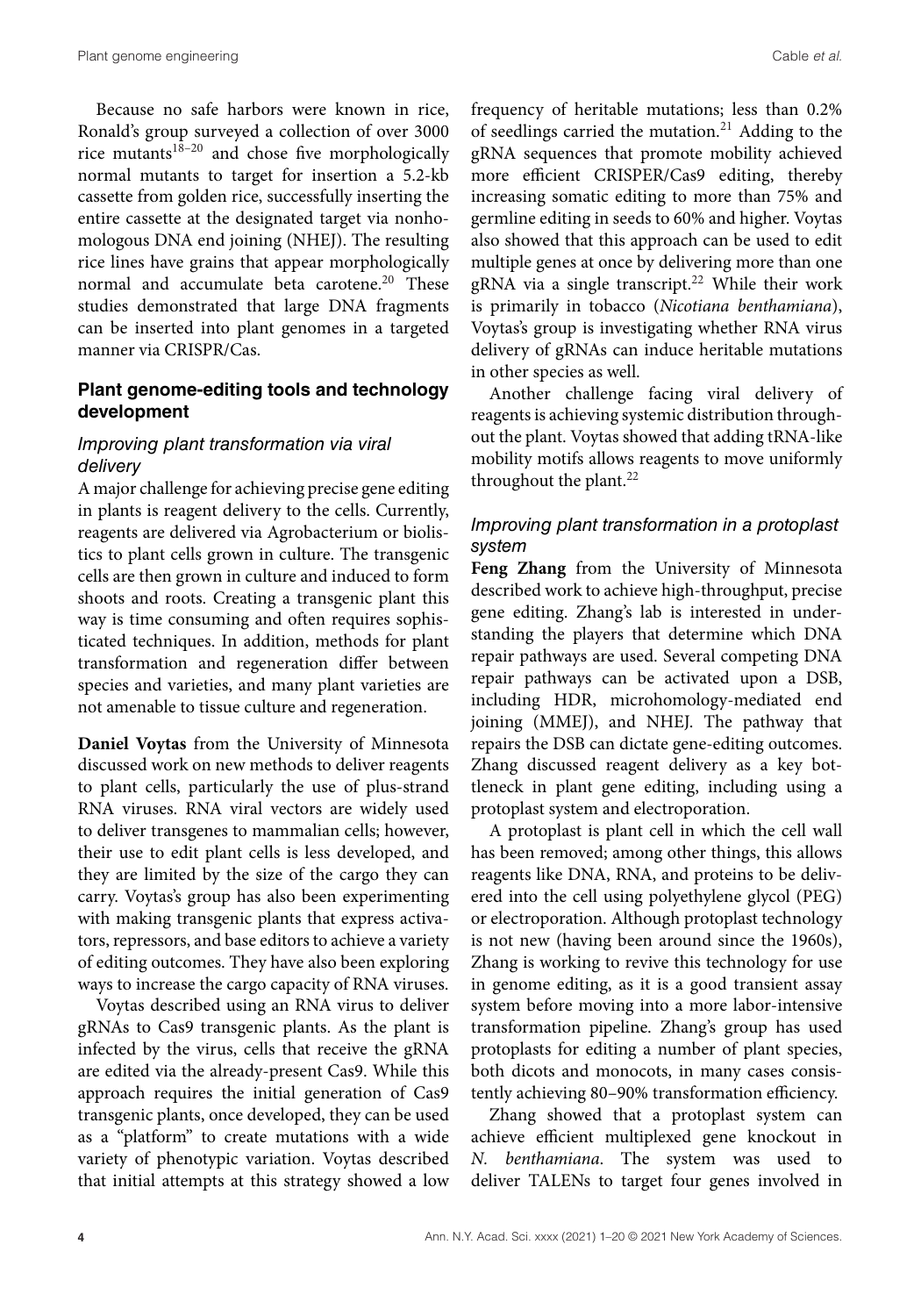glycosylation pathways. In this species, whole plants can be efficiently generated from single protoplasts. Screening over 100 regenerative plants without any selection demonstrated that over half of the plants had at least one mutation at one locus, while approximately 3% had all eight alleles knocked out.<sup>23</sup>

Zhang is interested in developing the protoplast system into a high-throughput plant genomeediting platform. Toward this goal, they are exploring ways to increase the mutation frequency in the NHEJ DNA repair pathway. In the model system *Setaria viridis*, protoplasts can be transformed with 80% efficiency, but the mutation frequency is only 50%. Zhang showed that codelivering CRISPR/Cas with the exonuclease Trex into protoplasts increased mutation efficiency up to approximately 75%.<sup>24</sup>

Zhang hopes that the protoplast system can be developed to the point where one typical protoplast isolation is sufficient for up to 100 treatments. Combining the system with flow cytometry or "omics analyses" would enable researchers to dissect different DNA repair pathways and optimize factors that impact gene-editing frequency and precision. Zhang is also currently working on leveraging MMEJ and HDR DNA repair pathways to achieve more precise outcomes, as well as exploring DNA-free gene editing.

#### *Restructuring plant chromosomes via NHEJ*

**Holger Puchta** from the Karlsruhe Institute of Technology described introducing large changes like restructuring chromosomes in plant genomes with CRISPR/Cas. Puchta's group was one of the first to use CRISPR/Cas in plants; in 2014, they showed that CRISPR/Cas9 can be used for genome engineering in *Arabidopsis thaliana.*<sup>25</sup> They also showed that CRISPR/Cas9 can achieve high editing rates in plants.26 The success of the CRISPR/Cas system indicates that it might be useful in improving frequencies of inefficient reactions in plants, such as homologous recombination (HR), which typically has an efficiency of approximately  $1\%$ <sup>27</sup>

Using the knowledge accumulated over the years, Puchta's group has been investigating the ability of CRISPR/Cas to do genomic restructuring and chromosomal engineering. Puchta hopes that chromosome engineering can overcome bottlenecks by breaking genetic lineages and restoring crossover rates in a previously crossover-dead region. For example, cereal genomes contain many inversions that are inaccessible for recombination. Inverting these regions with CRISPR/Cas can enable crossover and recombination to occur.

Puchta showed that by introducing two DSBs, CRISPR/Cas9 can facilitate inversions in somatic cells. In *Arabidopsis*, inversion frequency ranged from ∼0.5% to 2%, depending on the locus; most junctions in the inversion events were accurately ligated. Unexpectedly, Puchta found that classical NHEJ suppresses the formation of inversions. Most junctions were formed via microhomologymediated NHEJ, which is highly mutagenic. Junctions formed in mutants deficient in classical NHEJ were more imprecise, making this approach unsuitable for practical applications.<sup>28</sup>

The most prominent example of an inversion in plants is the 1.2-Mb knob inversion in *Arabidopsis*. Puchta's group identified a line with the 1.2-Mb knob inversion and no deletions; $^{29}$  they showed that the inversion reactivates crossovers between two cultivars, indicating that chromosomal restructuring can be beneficial for plant breeding.

Puchta's group is also using CRIPSR/Casinduced DSBs to facilitate chromosomal translocations in *Arabidopsis*. While translocations are typically very infrequent, Puchta showed that inhibiting classic NHEJ increases translocation efficiency approximately fivefold. They have been able to achieve heritable translocations, many of which were accurately ligated.<sup>30</sup>

Puchta hopes that large chromosomal restructuring will be useful in breaking and fixing genetic linkages for breeding, reconstructing genome evolution, and creating synthetic plant chromosomes.

## *Inducing homologous recombination in somatic cells*

**Avraham A. Levy** from the Weizmann Institute of Science presented work on inducing crossover or gene conversion events in DSBs. Levy's goal is to generate a targeted DSB via CRISPR/Cas9 and induce recombination or gene conversion at the site. Recombination between homologous chromosomes typically occurs during meiosis. However, Levy argued that a DSB induced during meiosis would have to compete with the hundreds of naturally programmed DSBs. Therefore, their lab is developing systems to induce recombination in somatic cells.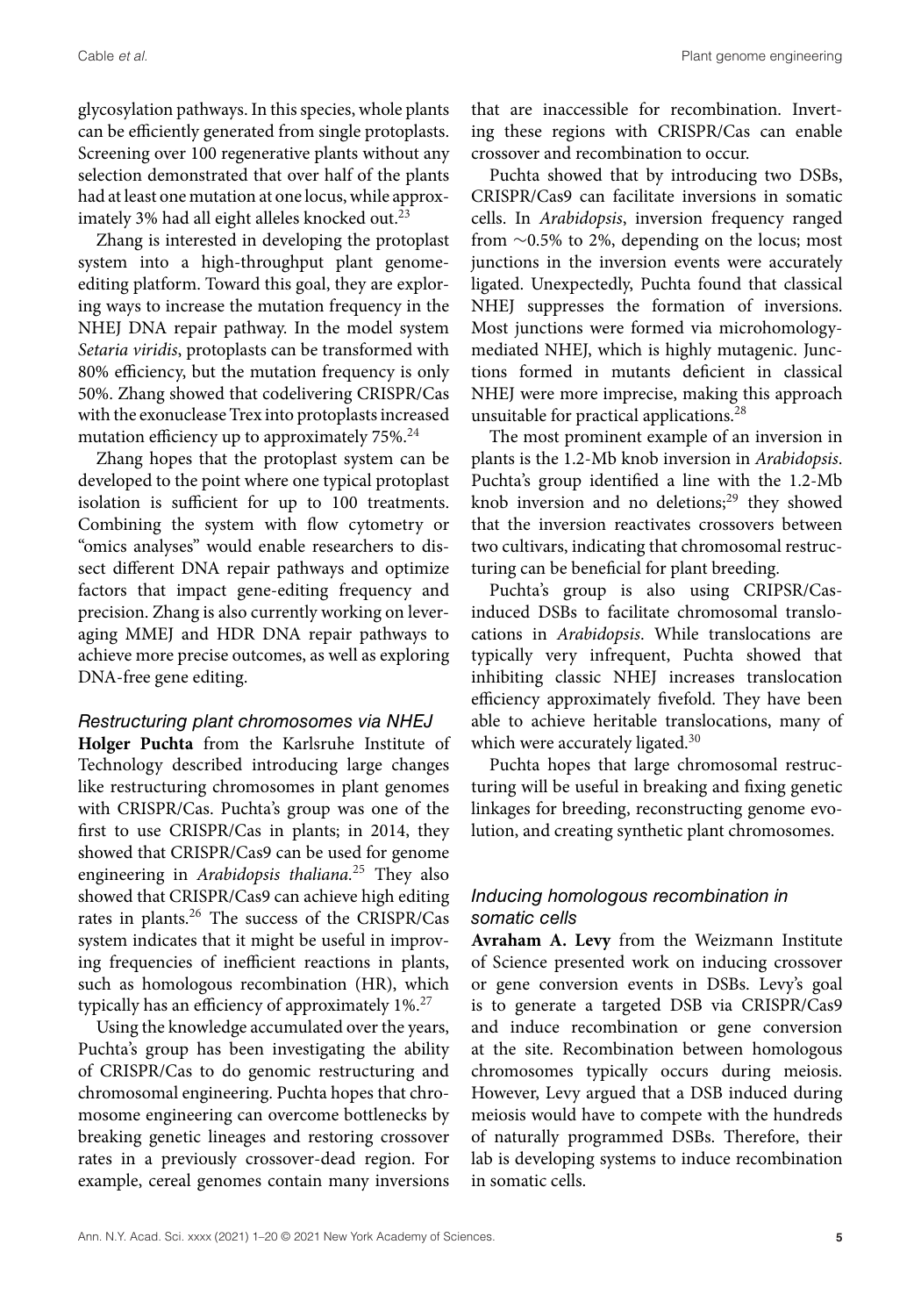There are conflicting reports on whether homologous chromosomes pair in somatic tissue; and somatic cells lack the machinery for recombination. Nevertheless, Levy showed that CRISPR/Cas9 targeted DSBs can be repaired via somatic HR using the homologous chromosome as a template in both tomato and *A. thaliana.* These changes could also be transmitted through the germline. For example, CRISPR/Cas9-mediated DSBs in *PYS1* in tomato, which affects fruit color, showed allele-dependent repair 14% of the time. Out of 10 events that were transmitted to the next generation in germinal tissues, four in *PSY1*<sup>31</sup> and six in *CRTISO*, <sup>32</sup> three were from crossover and seven to gene conversion.

Levy also described unpublished work on the kinetics of DSB repair to better understand what factors determine the fate of DSBs in somatic cells.

#### *Epigenome engineering in plants*

**Steven E. Jacobsen** from UCLA presented work on engineering the epigenome in plants, specifically patterns of DNA methylation and demethylation. In plants, epigenetic patterns can be stably inherited, giving rise to epialleles. Several epialleles have been identified in plants that affect traits, such as flower morphology, sex determination, fruit ripening, flowering time, and root length.<sup>33-35</sup>

To investigate methods for targeted methylation, Jacobsen's group has focused on the gene *FWA* in *A. thaliana.* In wild-type plants, *FWA* is methylated and silenced, resulting in the normal, early-flowering time. In mutants that have lost *FWA* methylation, the gene is overexpressed, and plants exhibit a late-flowering phenotype.

Jacobsen's lab has elucidated many of the mechanisms regulating the four interlinked methylation pathways in plants, each of which methylates in a specific sequence context.<sup>36</sup> Jacobsen showed that targeting the *FWA* promoter with an artificial ZFN fused to different components of the RNA-directed DNA methylation pathway can recruit the other components of the pathway and cause stable, heritable new methylation and gene silencing. $37,38$  Using this approach and optimizing different promoter and terminator combinations, Jacobsen's group has achieved 90% silencing in the first generation.39

To increase specificity, Jacobsen's group has developed a CRISPR/Cas9 system using a Sun-Tag approach in which catalytically dead Cas9 is fused to a chain of epitopes that recruits multiple copies of the DRM2 methyltransferase catalytic domain that has been optimized to reduce offtarget methylation. This system produced heritable methylation, gene silencing, and delayed flowering time phenotype.<sup>40</sup> Jacobsen's group is targeting CG methylation, the most potent pathway for gene silencing and the most critical for inheriting methylation, using a bacterial DNA methyltransferase.<sup>107</sup>

Jacobsen also described work on targeted DNA demethylation in *A. thaliana* using a human TET1 catalytic domain. This system can heritably demethylate and reactivate *FWA* with almost no off-target effects. $41$  Jacobsen's work shows that it is possible to stably engineer new, heritable epigenetic patterns without changing the DNA sequence. They hope to continue to test these tools at other genomic targets and in other plant species.

Finally, Jacobsen described viral delivery of epigenome editing reagents to achieve targeted and heritable DNA methylation in *A. thaliana.* Similar to Voytas's approach, Jacobsen's lab has used tobacco rattle virus (TRV) to deliver gRNA into transgenic plants expressing SunTag-TET1. The system achieved demethylation and reactivation of *FWA* expression, which results in a late-flowering phenotype by the third generation. These results show that gRNA delivery by TRV can be used for heritably targeted DNA demethylation.<sup>42</sup> Their group is working to improve the efficiency of TRVmediated gRNA delivery and to engineer entire CRISPR systems into viruses for epigenome editing.

#### *Enhancing gene targeting via homologous recombination*

**Seiichi Toki** from the National Agriculture and Food Research Organization presented work on developing tools to improve the frequency of targeted mutagenesis and increase gene targeting via HR. The first part of Toki's talk focused on improving the frequency of targeted mutagenesis. Suppressing the NHEJ pathway can upregulate the frequency of targeted mutagenesis by shifting the repair pathway toward MMEJ. Approximately 10 years ago, Toki's group showed that targeted mutagenesis could be achieved in *A. thaliana* with ZFNs. Mutagenesis was enhanced by knocking out *ku80*, which encodes for a protein that protects the DSB during NHEJ.<sup>7</sup> Similarly, knocking out the gene for the DNA ligase involved in NHEJ can enhance the frequency of TALEN-mediated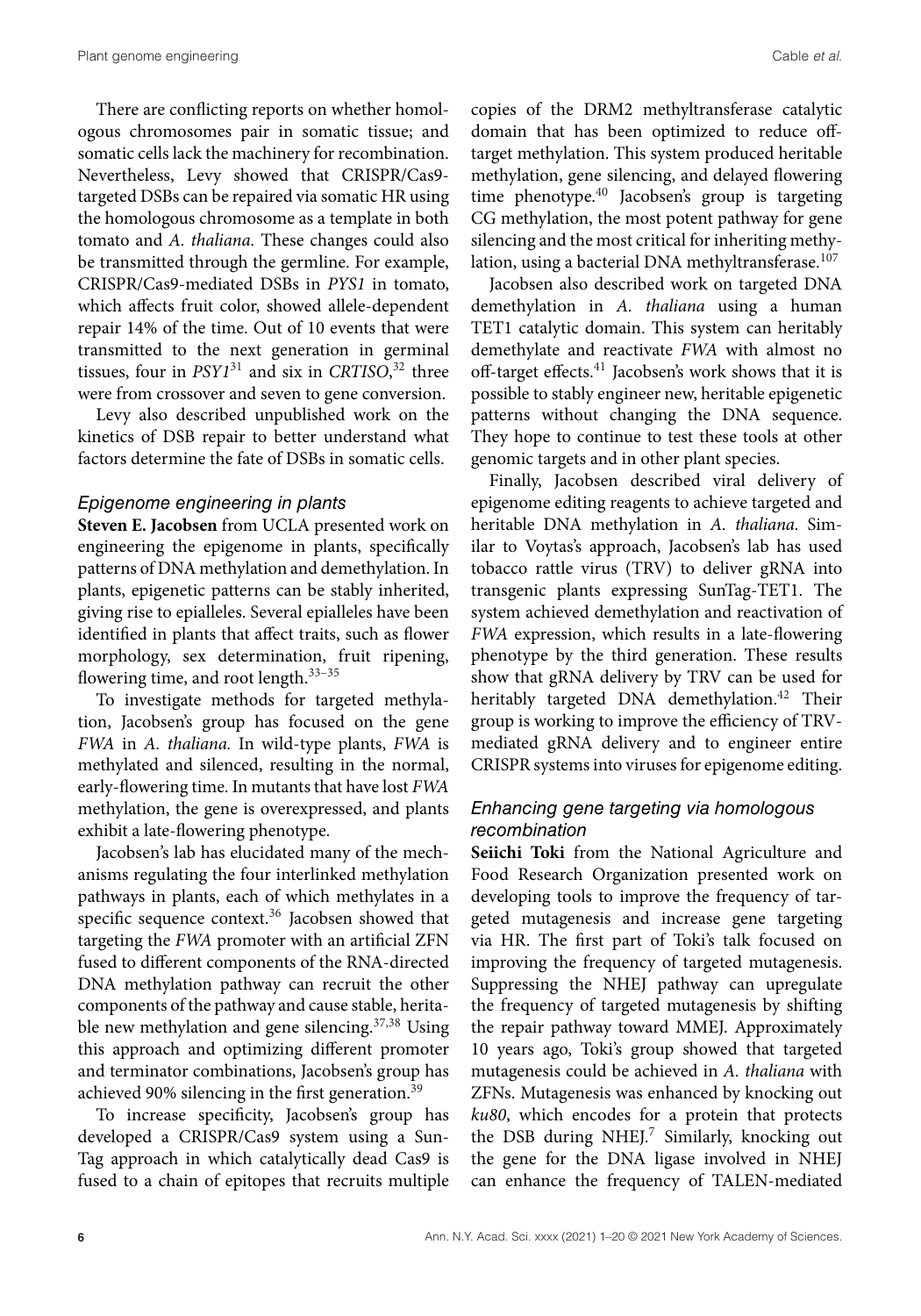targeted mutagenesis in rice. $43$  More practically, small molecule inhibitors of NHEJ components may be able to achieve similar results.

Next, Toki discussed their group's efforts to improve gene targeting via HR. The frequency of HR-mediated gene targeting is extremely low in higher plants. Toki stressed that the selection step of gene-targeted cells is very important. In particular, during positive/negative selection–mediated gene targeting, it is important to eliminate the positive selection marker from the locus. One way to remove the positive selection marker is via the PiggyBac transposon, which integrates into and excises the plant genome without leaving a footprint.44 Toki's group has developed a positive selection marker system using an I-SceI break and subsequent single-strand annealing (SSA) DNA repair system.*<sup>d</sup>* Similar to PiggyBac, this strategy leaves no footprint. Toki showed that this positive selection marker system can introduce mutations in the *MIR172* binding site in rice.<sup>45</sup> Positive/negative selection–mediated gene targeting and subsequent removal of the positive selection marker using either the piggyBAC transposon or break-induced SSA can be used to achieve any desired mutation without the need for sequence-specific nucleases.

Toki also described a break-induced gene targeting system that does not use a selection marker.<sup>46</sup> They showed that the system can achieve biallelic gene targeting in rice and hope that it will facilitate gene-targeting studies in vegetatively propagated crops.

Finally, Toki described how CRISPR-Cas9– mediated gene targeting can be achieved using an all-in-one vector in rice and tobacco. $47$  Inducing HR by stimulating RAD51 increases gene-targeting frequency. Gene-targeting frequency can also be enhanced by promoting the resection step of HR via ectopic expression of OsRecQI4 and OsEXO-1 in rice. $4\overline{8}$ 

## *Developing a selectable marker-free genome editing system*

**Erika Toda** from Tokyo Metropolitan University presented research on developing a DNA- and selectable-marker-free genome-editing system via direct delivery of Cas9-gRNA ribonucleoproteins into rice zygotes. Zygotes have several characteristics that make them suitable for genome editing. They are totipotent and capable of developing into an embryo. Genome editing in a single zygote cell can reduce the possibility of mosaics.

While genome editing in zygotes has been utilized in animals, a transfection system for plant zygotes has not been available. Toda's group has established a gene expression system in rice zygotes in which egg and sperm cells are isolated, and zygotes are produced via an *in vitro* fertilization system.49 Expression vectors are delivered into the zygote via PEG-Ca<sup>2+</sup>-mediated transfection. The system can achieve approximately 70–80% transfection efficiency with the fluorescent proteins pGFP-ER and pDsRED. Fluorescent signals were detectable in zygotes before the first division, suggesting that the delivered DNAs are transcribed and translated in the zygotes and that the chance of creating a mosaic is minimal. $50,51$ 

Toda's group has used this transfection system to deliver a CRISPR/Cas9 expression vector or Cas9-gRNA ribonucleoprotein into rice zygotes. They described a proof-of-principle study in which Cas9 was used to knock out *DsRed2* in a transgenic rice plant. Cas9-gRNA–treated plants had lower DsRed2 fluorescence than control plants; the intensity of the DsRed2 fluorescence in cell masses corresponded to the occurrence of the targeted mutation. Their group has also used this strategy to target endogenous genes. The efficiency of development and regeneration into plantlets was ∼60–70%, while the frequency of achieving the targeted mutation was 4–64%, depending on the locus.<sup>51</sup> Toda's group hopes that this efficient DNAand selectable marker–free genome-editing system can be used to advance molecular breeding.

Toda's group is working to apply this zygote transformation strategy to other crop species. Procedures to isolate gametes and zygotes for maize, wheat, and barley have been described. They are also working to adapt this strategy to achieve HR-mediated genome-editing by direct delivery of a DNA donor and Cas9-gRNA ribonucleoprotein (RNP) into zygotes and to develop functional analyses during zygotic development and embryogenesis.

#### *Improving prime editing in plants*

**Caixia Gao** from the Chinese Academy of Sciences discussed work on prime editing in plants. Prime editing has the potential to achieve a variety of

*<sup>d</sup>*<http://doi.org/10.1111/pbi.13485>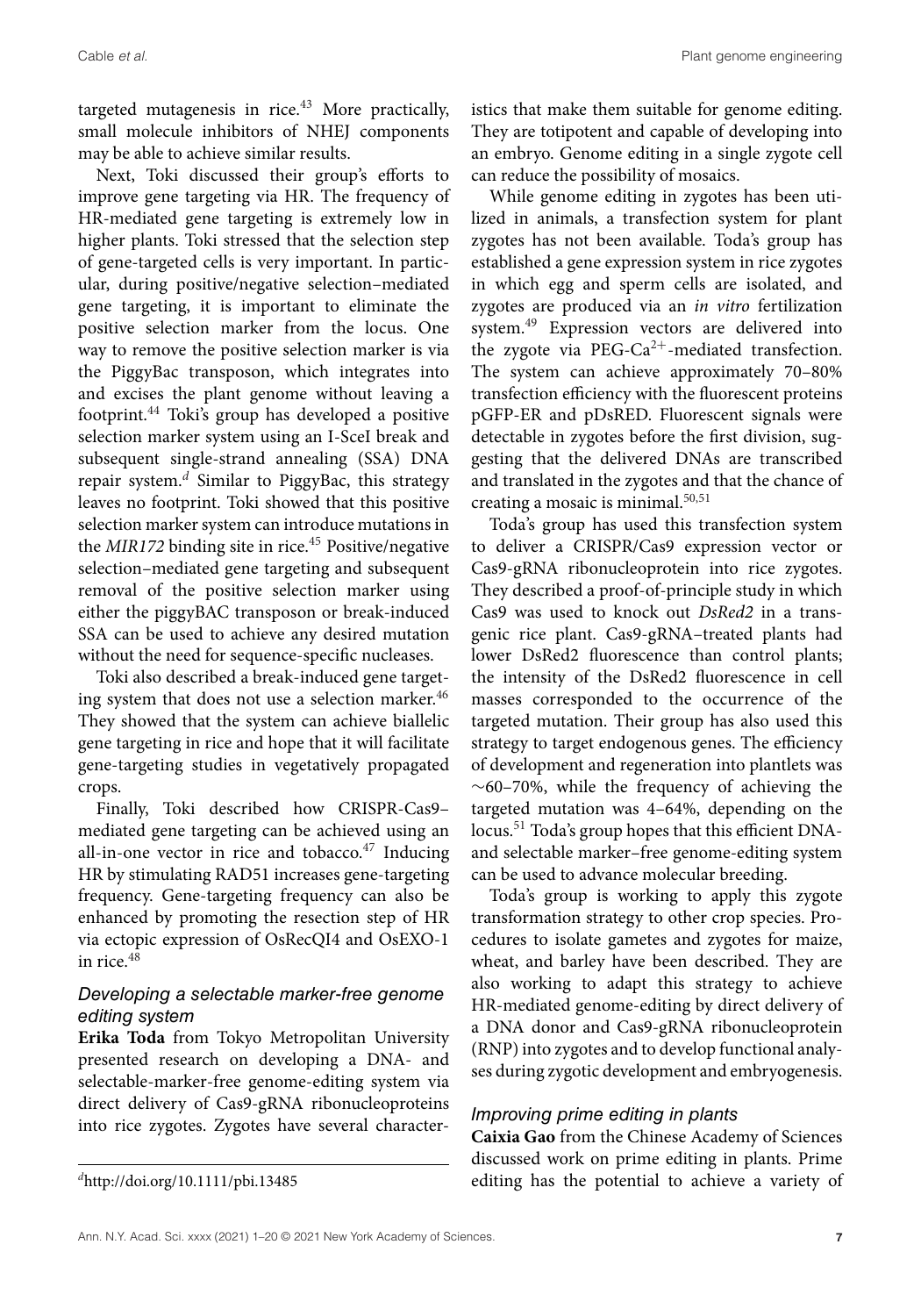genomic mutations, including all 12 kinds of base substitutions and precise insertions and deletions.<sup>52</sup> Prime editors consist of two components: an engineered Cas9 nuclease fused to reverse transcriptase and a prime-editing guide RNA (pegRNA).*<sup>e</sup>* In brief, the Cas9 nuclease recognizes the target site and nicks the nontarget DNA strand. The single-strand DNA that is released pairs with the primer-binding site in the pegRNA, serving as a primer for reverse transcription. Through RT, the edit is transferred to the nontarget strand. The intended edit in the target site is then incorporated via DNA repair.<sup>53,54</sup>

Gao's group is adapting and optimizing prime editors for use in rice and wheat. They showed that optimizing the primer binding site (PBS), reverse transcription template, and nicking location can increase prime editing efficiency.54 Another way to improve efficiency is to test a variety of pegRNAs; however, this can be laborious and time consuming. Gao showed that the melting temperature of the PBS sequence strongly affects prime editing efficiency. In rice, the optimal PBS melting temperature was approximately 30 °C. Prime editing was further optimized using a dual peg-RNA strategy that uses two separate pegRNAs *in trans* to encode the same edit on both DNA strands simultaneously. Dual pegRNAs increased prime editing efficiency by approximately fourfold compared with NGG-pegRNA, and twofold compared with CCN-pegRNAs, without increasing the production of undesired byproducts.55

To help researchers design efficient pegRNAs and other components for prime editing, Gao's group developed PlantPegDesigner, a user-friendly application available at [www.plantgenomeediting.net.](http://www.plantgenomeediting.net) The application allows users to define specific parameters for their prime editing application and recommends spacer PAM sequences, PBS sequences, RT template sequences, and PCR primers for pegRNA construction. PlantPegDesigner RNAs achieved 3- to 17-fold higher prime editing efficiency than manually designed RNAs and 2- to 45-fold higher efficiency than RNAs designed via other web applications.<sup>55</sup>

Gao also showed research on the specificity of prime editors in plants. Recent work in their lab shows that pegRNA-dependent off-target editing in rice protoplasts is very low among predicted endogenous off-target sites, and that prime editing does not induce any pegRNA-independent offtarget effects or interfere with endogenous reverse transcriptase mechanisms.*<sup>f</sup>*

## *Facilitating homologous-directed repair to achieve precision genome editing*

**Lan-Qin Xia** from the Chinese Academy of Agricultural Sciences described work on CRISPR/Cas9 mediated HDR to achieve precision genome editing in rice. Achieving gene replacement or knockin in crops via HDR is challenging. HDR naturally occurs at very low frequency; most DSBs are repaired via NHEJ, which competes with HDR for DNA repair. In addition, the plant cell wall makes it difficult to deliver the donor repair template into the nucleus. Xia showed that CRISPER/Cas9-mediated HDR can be achieved in rice using double-stranded DNA as a donor repair template. Xia's group has used this system to edit genes that confer herbicide resistance and to transfer an allele from a wild rice variant into a cultivated variant to increase yield potential.56–58

Xia also showed that a different CRISPR-based system, CRISPER/Cpf1, can be used to mediate HDR for precision gene editing. Cpf1, also known as Cas12, is a small Cas protein that has low off-target effects and can induce long 5' sticky ends, which may facilitate HDR. Xia's group has optimized gene editing with CRISPR/Cpf1 by incorporating flanking ribozyme units that undergo self-cleavage and release gRNA, and by codon optimization of LBbCpf1 and the genes encoding U3 and U6.<sup>59,60</sup> Self-cleavage of the untranslated regions (UTRs) by ribozyme units enables transcripts to stay in the nucleus so that they can act as templates.<sup>59</sup> CRISPR/Cpf1-mediated gene replacement could be achieved by synthesis-dependent single strand annealing repair.<sup>61</sup> To further increase HR efficiency, Xia's group used an RNP-RNA donor repair template complex and showed that RNA transcripts-templated homology-directed repair of DSBs was achieved by LbCpf1 nuclease. Using this strategy, Xia was able to generate stable precisely edited rice plants.<sup>62</sup>

*<sup>e</sup>*<https://doi.org/10.1038/s41586-019-1711-4>

*<sup>f</sup>* <https://doi.org/10.1038/s41587-021-00868-w>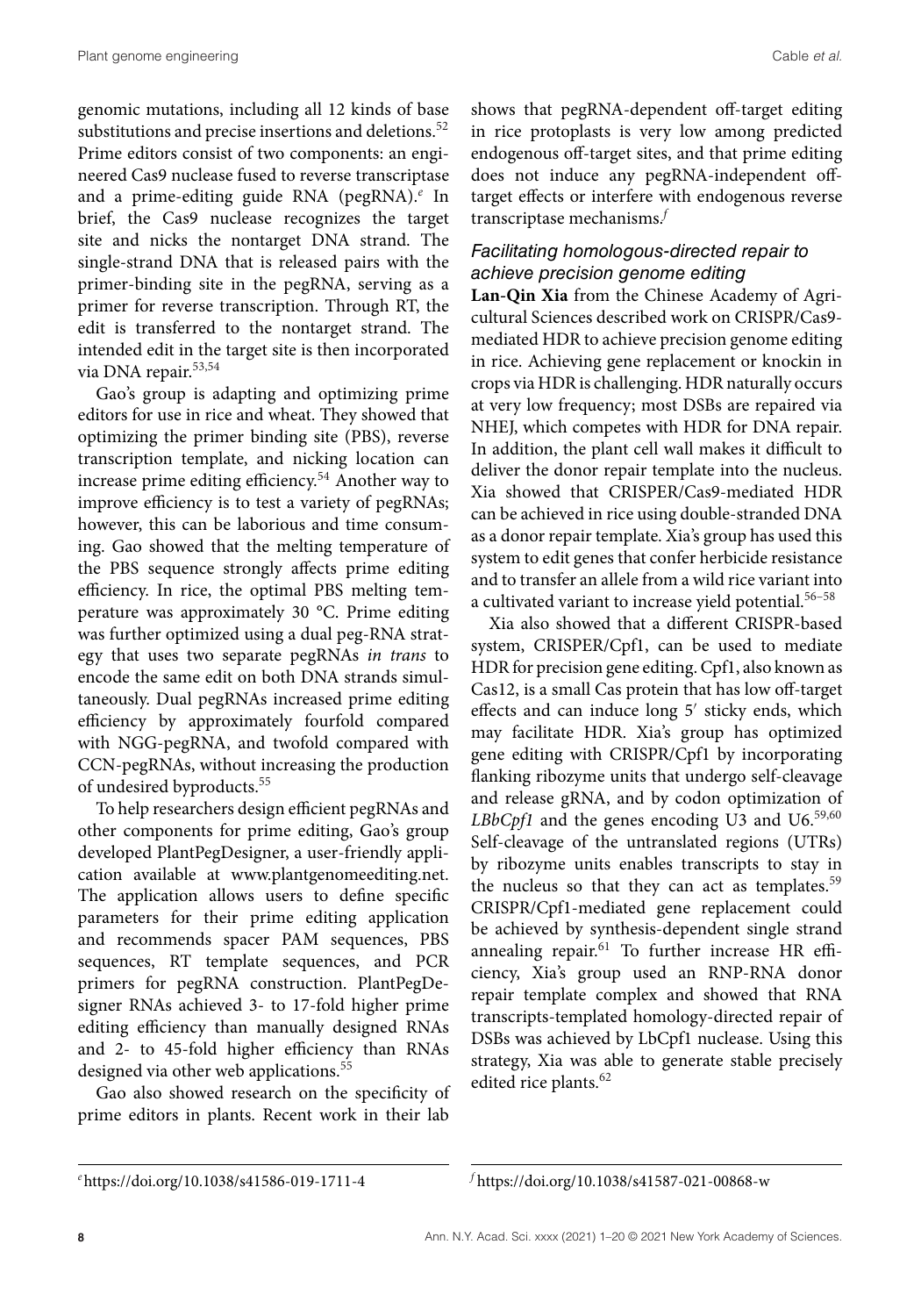Cable *et al.* Plant genome engineering

Xia's work demonstrates that precision gene editing for targeted gene or allele replacement in rice can be achieved through CRISPR/Cas9 and CRISPR/Cpf1 by using DNA and/or RNA donor repair templates. They hope that these gene-editing systems will expand researchers' abilities to modify agriculturally important genes to improve crops.

# *Improving gene targeting via tandem repeat-facilitated homology-directed repair*

**Jian-Kang Zhu** from the Chinese Academy of Sciences presented work on precise gene targeting in plants. Zhu's group has conducted heritable gene targeting in Arabidopsis via a two-step transformation protocol to insert sequences. In this approach, Cas9 is expressed in the egg cell and gRNA and donor template are delivered via a second transformation. While the precise mechanism of gene targeting is unclear, Zhu noted that this strategy yields a relatively high frequency of HDR events, with efficiencies of up to 9% depending on the locus. Gene-targeting events were marker free, seamless, and identified via a simple PCR reaction.63 Zhu's group developed an all-in-one strategy that expresses Cas9, gRNA, and donor template in one construct and includes a translational enhancer to boost expression of Cas9. This approach also achieved gene-targeting events without the need for two transformations.<sup>64</sup>

Zhu is interested in strategies to increase HDR efficiency. HDR efficiency can be fairly high in some contexts, such as between tandem-repeat sequences. Zhu's group has developed a strategy for gene targeting using tandem repeat-facilitated homology-directed repair. In this approach, a piece of DNA with the desired mutation and homologous to the neighboring sequence is inserted; this creates a new gRNA target at the junction between the inserted sequence and its neighboring homologous sequence. The DSB induced by CRISPR/Cas9 consequently creates two homologous fragments that can be repaired via HDR, and the mutation is incorporated. Zhu showed that this strategy can be used to replace or insert short sequences of 96-bp to 130-bp with up to approximately 10% frequency, depending on the length of insertion.<sup>65</sup>

The first step in this process is to insert a piece of DNA at a target site. Zhu showed that their group has been able to reliably insert target sequences in rice to achieve phenotypes, like increased salt tolerance and increased growth. They have also inserted promoter sequences upstream of genes that control plant height or salt tolerance. This results in a range of expression levels in the protein of interest and a corresponding range of phenotypes.<sup>65</sup> Zhu hopes that generating these expression-variation alleles via targeted insertion of transcriptional or translational regulatory elements can be instrumental in developing research materials, breeding materials, and in increasing crop genetic diversity.

Taking advantage of this ability to reliably insert DNA sequences into the rice genome, Zhu proposed a genome-wide editing project, the Rice Protein Tagging Project, in which N- or C-terminal tags are introduced near genes to create tagged proteins. These can be used for in-depth studies of protein function, including immunostaining, immunoblotting, immunoprecipitation, or chromatin immunoprecipitation.

#### *Short talks*

The Tools and Technology Development sections included three short talks on new plant genomeediting tools.

Two presenters discussed genome-editing tools for organelle genomes. **Ayumu Takatsuka** from Tohoku University presented unpublished work on mitochondrial-directed TALEN (mitoTALEN) used to understand the function of mitochondrial genes involved in cytoplasmic male sterility (CMS) in rice. This is one of the first studies to use mito-TALEN for gene identification in plants. In 2019, a similar study used mitoTALEN to knock out mitochondrial genes suspected to be involved in CMS in rice and rapeseed.<sup>66</sup> **Shin-ichi Arimura** from the University of Tokyo discussed unpublished work on modifying the plastid genome in *A. thaliana* using a plastid-targeted TALE cytidine deaminase.

**Keishi Osakabe** from Tokushima University described work characterizing and developing a novel CRISPR-based genome editing tool from CRISPR-Cas type I-D, dubbed TiD. Class 1 CRISPR-Cas systems, although more abundant, are less utilized for genome editing and less characterized than class 2 systems, which include Cas9, Cas12a, and Cas13. TiD consists of five Cas proteins and a gRNA. TiD targets to specific sequences that are different from those of Cas9 and Cas12a and utilizes a longer gRNA than does either Cas9 or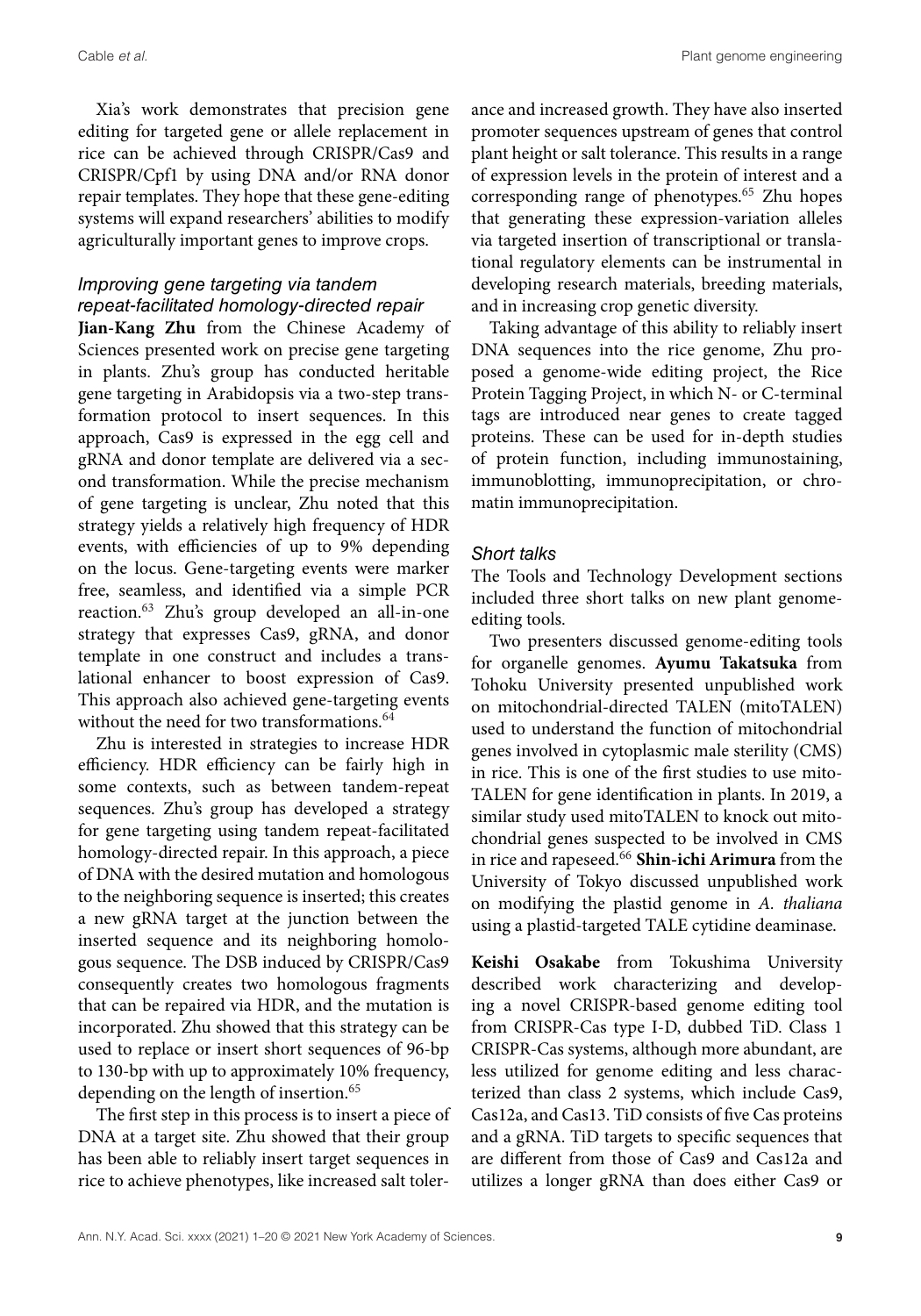Cas12a, which could reduce the risk of off-target effects. TiD has a different DNA system than other CRISPR tools. Osakabe showed that the nuclease activity is present in Cas10d, which cleaves single-strand, but not double-stranded DNA. They showed that TiD can be used to incorporate both long-range deletions up-and downstream from the target site as well as short indel mutations at the target sequence in tomato plants. Somatic mutation rates were 20–100%, depending on the target. Using TiD, Osakabe was able to generate biallelic mutant tomato plants with no off-target mutations. The mutations were transmitted to the next generation. Similar results were seen in human cells.<sup>67</sup> Osakabe is working to improve the efficiency of TiD and to modify it for a variety of genome-editing applications, such as base editing, transcriptional control, and epigenome editing.

## **Applications of genome editing in agriculture**

#### *Engineering quantitative trait variation in crops*

**Zachary Lippman** from Cold Spring Harbor Laboratory presented research on engineering quantitative trait variation in crops like the tomato. Research on pan genomes has revealed that there is much more genetic variation to discover. In collaboration with Mike Schatz at Johns Hopkins University, Lippman's group identified approximately 23,000 structural variants among 100 tomato genomes. Among these structural variants, 40% were within and nearby genes; 80% of those were in regulatory regions and 10% of were associated with expression changes. Lippman stressed that these data show that expression variation is perturbed because of structural variation in *cis*-regulatory regions.<sup>68</sup>

Lippman is interested in uncovering whether these structural variants in *cis*-regulatory elements result in phenotypic consequences. While there has been a lot of research on *cis*-regulatory control in animal systems, less is known about plants. It is known that *cis*-regulatory regions play a role in modifying quantitative trait variation in crops and wild species. For example, a natural inversion in the promoter of *CLV3*, which controls stem-cell proliferation in the meristem and was important in domestication, increases locules and fruit size in the tomato.<sup>69</sup> Lippman's group has used CRISPR/Cas9 to perturb *cis*-regulatory regions and create a range of quantitative trait variation in approximately 30 alleles in the tomato genome. $70,71$  Their group has dissected the effects of different regions within *cis*-regulatory elements on quantitative trait variation. Lippman's work suggests that *cis*-regulatory regions are biased toward generating quantitative variation, whereas coding regions are biased toward qualitative variation.<sup>71</sup>

Lippman showed that pan-family genome analysis can identify noncoding regions important for quantitative trait variation. A pan-family analysis of Solanaceae plants identified approximately 90,000 conserved noncoding regions. Areas of highest conservation overlapped with regions of accessible chromatin, suggesting that sequence conservation among noncoding sequences within a family can be used as a proxy for *cis*-regulatory elements. Lippman's group used CRISPR/Cas9 to create a series of alleles in the conserved regions of the promoter of *WOX9*, which is involved in inflorescence. They noted that plants with 4 to 6 branches of inflorescence had mutations in the distal region of the promoter, while mutations in the proximal regions of the promoter were generally embryonic lethal. These data suggest that there are pleiotropic effects within the promoter; that is, different regions of the promoter can affect different aspects of the phenotype. For example, in *WOX9*, different regions of the promoter are responsible for embryonic, vegetative, and reproductive branching.<sup>72</sup> Lippman hopes that these insights will enable researchers to tune *cis*-regulatory regions to achieve quantitative trait variation.

Lippman's group is continuing their work in another Solanaceae family member, groundcherry, to see if the pleiotropic effects seen in the tomato are conserved. They hope that identifying shared *cis*-regulatory targets based on deep sequence conservation can allow researchers to achieve similar quantitative trait modifications across species.

#### *Expanding the use of TALENs for genome editing*

**Jens Boch** from Leibniz Universität Hannover presented work on expanding the use of TALENs for genome editing. TALENs were developed over 10 years ago, a few years before CRISPR/Cas tools became available.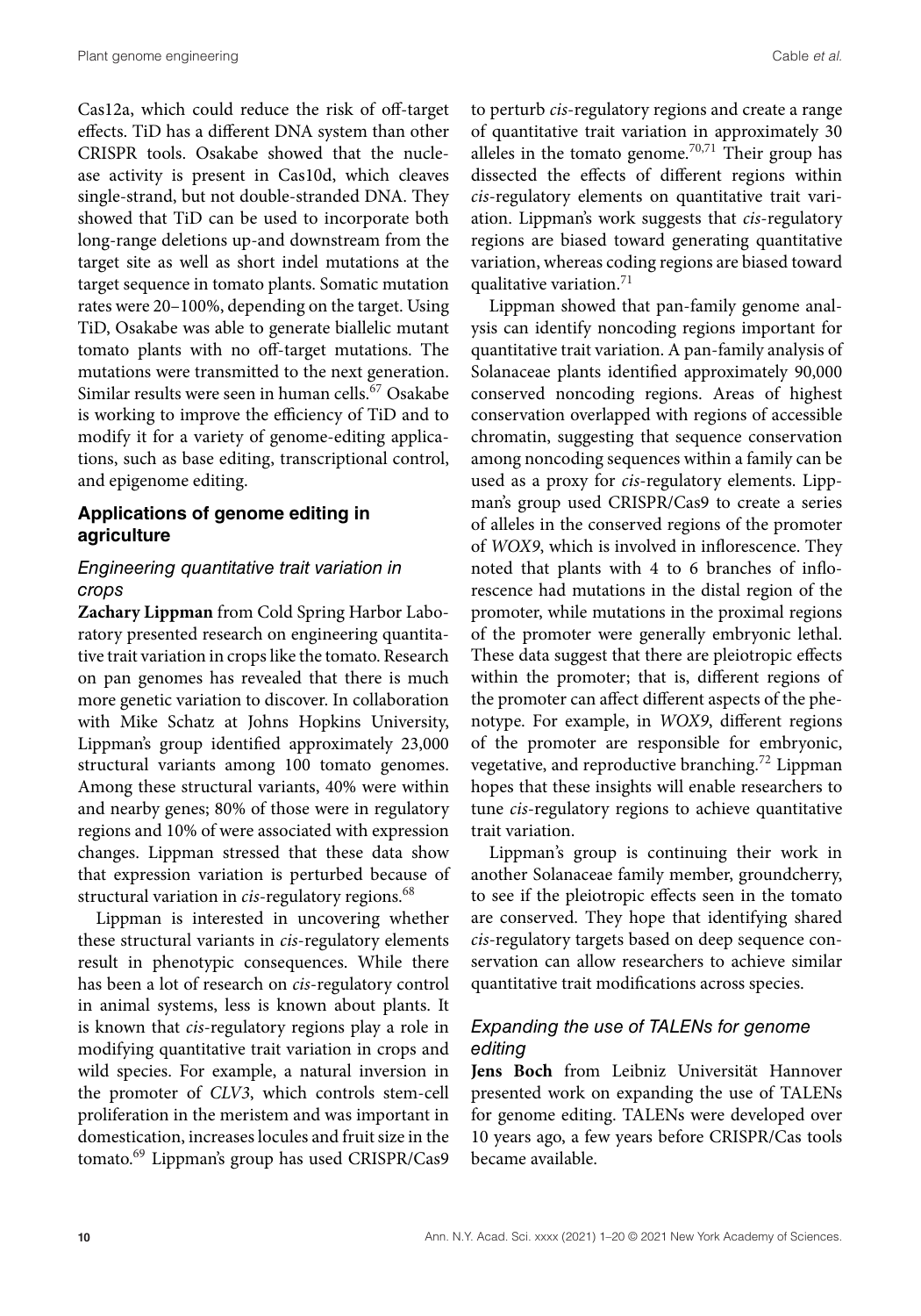TALENs consist of the natural bacterial protein TALE fused to the endonuclease *Fok*1. TALEs contain a repetitive DNA-binding domain that recognizes specific DNA sequences as well as a C-terminal transcriptional activation domain.73 TALEs have been developed into versatile biotech tools, including gene activators and repressors, DNA de/methylases, histone modifiers, base editors, and nucleases. The modular DNA-binding domain of TALEs enables researchers to build in any DNA-binding specificity.*<sup>g</sup>* TALENs have had a lot of success in medical and commercial gene-editing applications, including in editing CAR T cells for cancer therapies and in developing genome-edited commercial livestock and crops.

Boch's lab uses the Golden Gate Cloning and Modular Cloning (MoClo) Toolkit developed by Sylvestre Marillonnet to design and create TALENs. In this system, genes are separated into functional modular domains, for example, promoters, ORFs, and terminator modules. Restriction enzyme overhangs at the  $5'$  and  $3'$  ends enable each module to be attached via ligation to form a single transcriptional unit. Several transcriptional units can be combined to create a multigene construct. Boch's lab has developed a large number of promoter and ORF modules and vectors that can be mixed and matched to develop new tools for genome editing.

While most of the presenters at the symposium described the use CRISPR/Cas for genome editing, Boch stressed that TALENs should not be dismissed as a powerful, versatile genome-editing tool. Their group is working to simplify TALEN protein purification and design to make this technology more accessible to researchers. Toward that goal, their group has optimized TALEN bacterial expression, purification, and storage parameters. They hope that these insights will enable high-throughput TALEN protein production for use in modifying plant genomes.

Boch presented research on comparing TALE gene activator activity to CRISPR-based tools and on modifying TALEs to serve as base editors. Normally, base editors require that the edited base is within a window for the enzyme's PAM. Finding such a sequence can be challenging. Recently, David Liu reported a fusion of an enzyme (DddA) fused to TALE to develop a TALE-based editor.<sup>74</sup> Boch presented unpublished research on using this TALE-based gene editor in plant protoplasts.

## *Elucidating insect–plant interactions with CRISPR/Cas*

**Joyce Van Eck** from the Boyce Thompson Institute presented research on understanding insect interactions in two Physalis species, groundcherry and goldenberry. Van Eck's group is interested in using genome-editing tools like CRISPR/Cas to improve and domesticate underutilized species like the groundcherry and goldenberry. Both species are in the Solanaceae family; unlike other members, such as the tomato and peppers, little crop improvement has been done in these species. Van Eck believes that both the groundcherry and goldenberry have the potential to become specialty fruits in the United States because of their good nutritional content, flavor, and anti-inflammatory and antioxidant properties. Improving characteristics like growth habit and fruit dropping, which is a problem with the groundcherry, could make these plants more attractive for commercial uses.

Van Eck's group has been working with farmers, home gardeners, and consumers across the United States to understand how to improve the groundcherry and goldenberry. During these exchanges, they realized that there were differences in interactions between the groundcherry and goldenberry and the three-lined potato beetle and *Chloridea subflexa.* While adult insects visit and lay eggs on both goldenberry and groundcherry, larvae only fully develop on the goldenberry.

To understand these differences, Van Eck's group is conducting unbiased metabolic profiling of leaves, husks, and fruit of three accessions each of the groundcherry and goldenberry. They showed that there are differences in leaf metabolites both within and between species. Their group is focusing on a class of steroidal compounds called *withanolides* that have shown insect-feeding deterrent properties. To understand whether withanolides affect interactions between plants and insects, Van Eck's group is characterizing the phenotypes and metabolic profiles of CRISPR/Cas-generated mutant plants targeting the promoters or coding sequences of genes involved in withanolide synthesis.

*<sup>g</sup>*<https://doi.org/10.1016/j.ggedit.2021.100007>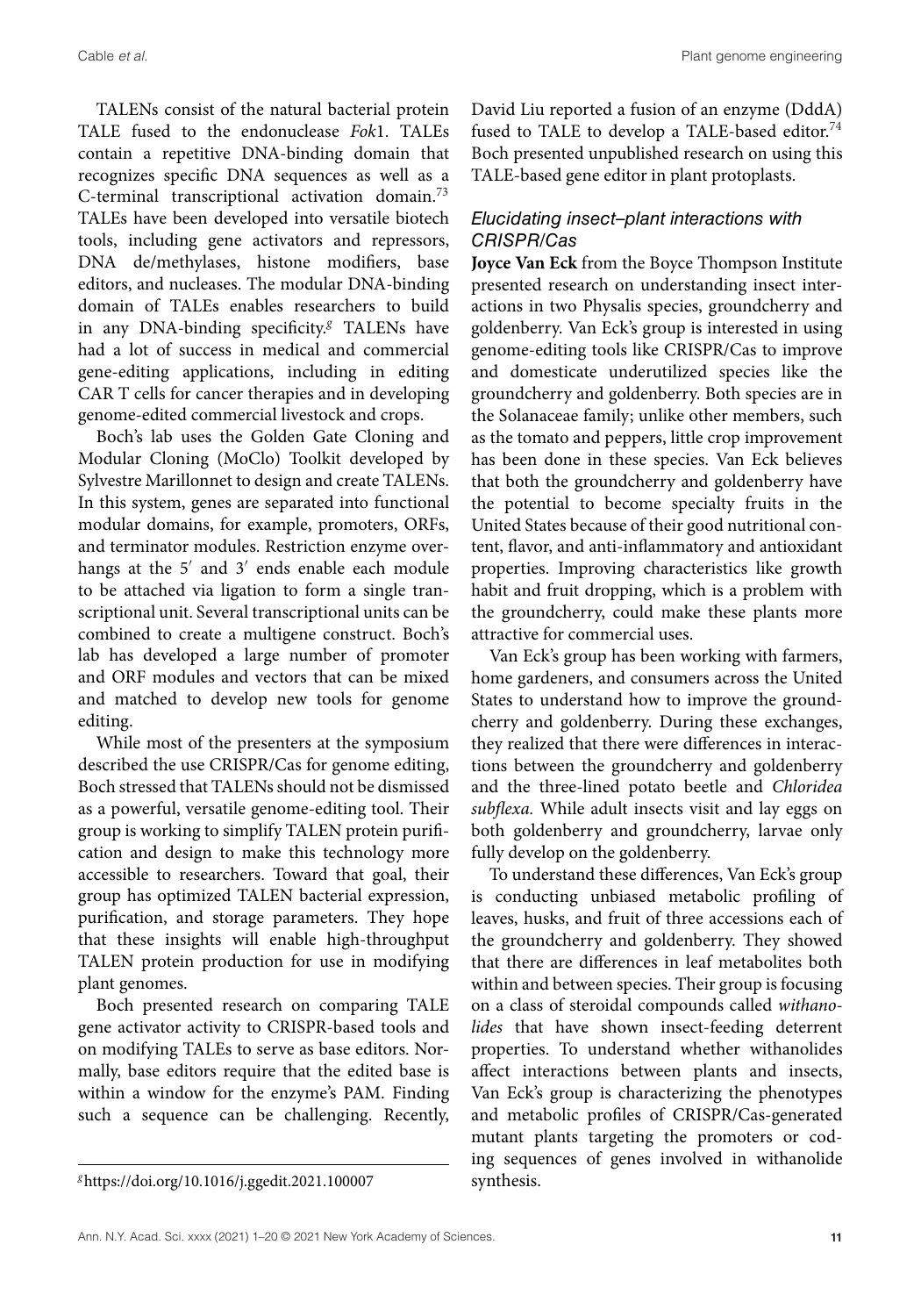## *Viral interference in plants with CRISPR/Cas*

**Magdy Mahfouz** from King Abdullah University of Science and Technology discussed work using CRISPR/Cas systems to generate viral immunity in plants. CRISPR/Cas systems are natural immune systems in bacteria; they enable bacteria to recognize and attack invading viruses. Mahfouz showed that CRISPR/Cas systems could be transferred to plants and elicit an immune response against viruses to protect the plant from infection. TRV-mediated delivery of crRNAs resulted in tomato yellow leaf curl virus (TYLCV) interference in Cas9-expressing tomato plants. Using an sgRNA against an intergenic region or coding protein of TYLCV resulted in reduced virus titers after infection as well as phenotypic resistance. $21,75$ 

While these initial studies were conducted with CRISPR/Cas9, Mahfouz's group has more recently been investigating the potential of CRISPR/Cas13 to mediate viral interference. CRISPR/Cas13 has been shown to be useful to confer interference and can be engineered for a variety of RNA manipulations that may be useful not only in engineering plant immunity but also in functional genomic applications.76

Similar to the CRISRP/Cas9 results, Mahfouz showed that CRISPR/Cas13a could mediate viral immunity in plants. In this study, three crRNAs targeting GFP-expressing turnip mosaic virus (TuMV) were delivered via TRV in a Cas13a-expressing line. Mahfouz showed that this interferes with TuMV-GFP fluorescence and viral transcript expression *in planta*. <sup>76</sup> Similar results were seen in *Arabidopsis*. 77 While these studies show that CRISPR/Cas13 can be transferred to different plant species for RNA virus interference, the efficiency of viral interference was modest.

Mahfouz's group has tested the efficiency of four Cas13 variants, Cas13a, b, and d, in addition to testing the effect of nuclear localization (NLS) and nuclear export signals (NES). They showed that different Cas13 variants have different viral interference efficiencies, with CasR  $\times$  NLS and  $\text{CasR} \times \text{NES}$  demonstrating robust efficiency against TRBO-GFP and TuMV-GFP. Including multiple crRNAs for the two viruses resulted in multiplex targeting and interference against both viruses.<sup>78</sup>

Mahfouz's work shows that CRISPR/Cas systems can be used to boost plant immunity by directly targeting the viral DNA or RNA genomes and have the potential to provide resistance against multiple pathogenic viruses. Future work will consist of translating these results to the field, for example, by investigating whether CRISPR/Cas systems can be delivered into mature plants as a type of vaccination and to determine the best CRISPR/Cas systems to provide efficient, broad-spectrum viral resistance.

#### *Improving potato traits with CRISPR/Cas*

**Mariette Andersson** from the Swedish University of Agricultural Sciences presented research on using genome editing for improving traits in the potato (*Solanum tuberosum* L.). The potato is the third most important food crop and is also grown for starch production. Traditional crossbreeding can be challenging owing to inbreeding depression; therefore, Andersson stressed that there is a need for tools to add desirable traits to elite genotypes that do not require crossings.

Andersson's group has used CRISPR/Cas9 to introduce desirable traits into the potato, which is especially amenable to CRISPR/Cas modifications. Potato protoplasts can be induced to regenerate, and PEG-mediated transfection of protoplats is very efficient. Mutation frequency is fairly high at approximately 40–90%. Andersson's group has produced full knockouts of at least four genes in one round of transfection. One caveat is that integration of vector or endogenous DNA is common; therefore, Andersson's group prefers to use RNP for transgene-free potato development.

Andersson described three examples of how their lab has introduced traits into potato CRISPR/Cas9: developing an amylose potato, a short-chain amylopectin starch potato, and a nonbrowning potato.

High amylose potatoes have a low glycemic index, which reduces spikes in blood sugar and can be advantageous for diabetics and weight loss. Andersson's group used CRISPR/Cas9 to target the starch-branching enzyme (SBE) genes involved in amylopectin synthesis. This resulted in two groups of potato lines: intermediate amylose lines with *Sbe1* knocked out and 2–3 alleles of *Sbe2* knocked out, as well as amylose-only lines that have mutations in all eight alleles of *Sbe1* and *Sbe2*, though at least one allele has an in-frame mutation. Intermediate lines have higher amylose levels and longer amylopectin chains with a comparable tuber and starch yield to wild-type plants. Amylose-only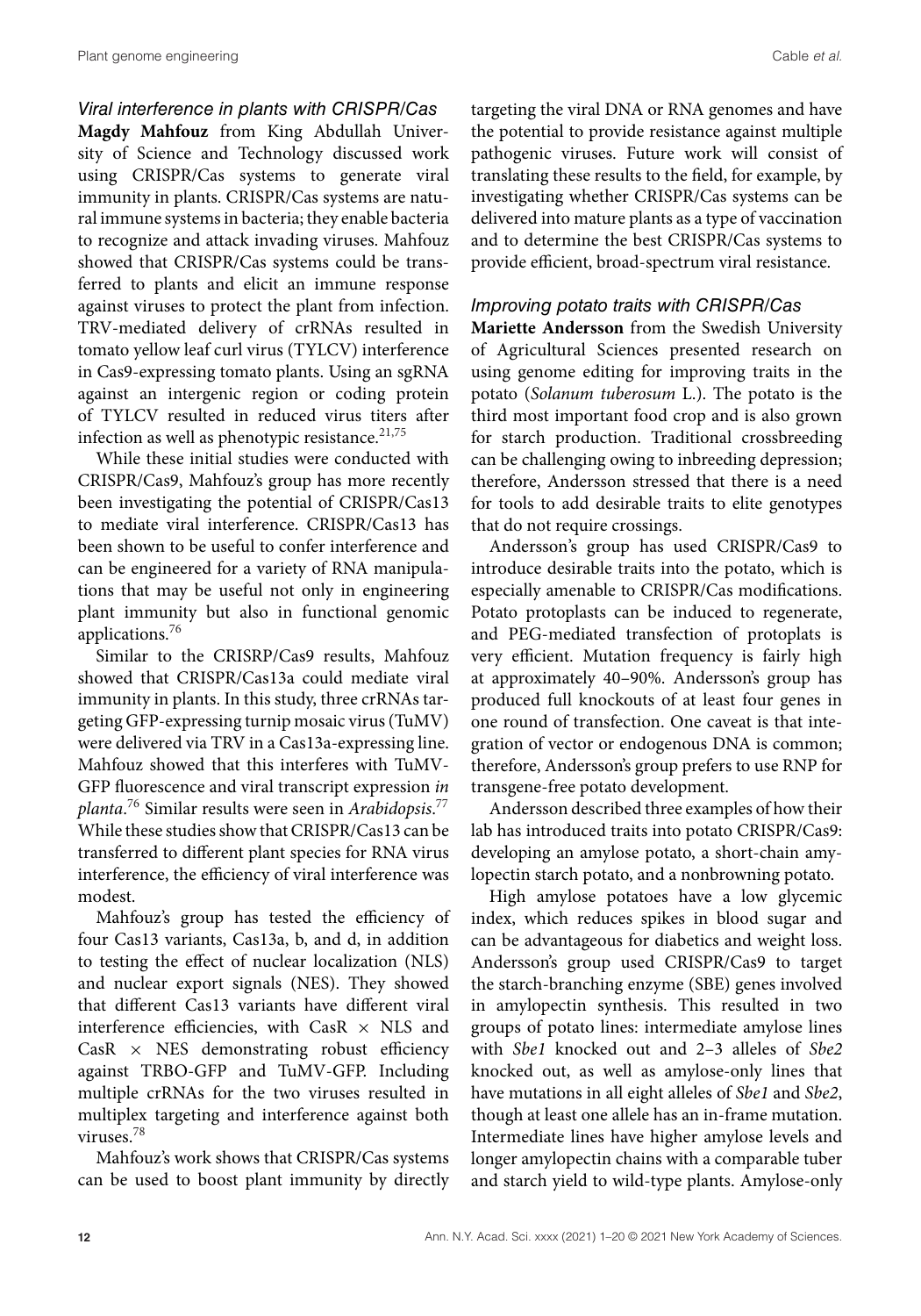lines had a significant increase in amylose, with a preference toward long amylose chains, and no amylopectin. The yield of amylose-only lines was significantly lower than that of wild-type plants.<sup>79</sup>

Andersson described a second project to produce an amylopectin starch-producing potato. Potato starch is commonly used in food products; however, unprocessed potato starch loses stability with freezing and freeze-thaw cycles. Currently, potato starch is chemically modified to increase stability. Andersson's group is using CRISRP/Cas9 to target the genes responsible in amylose synthesis and amylopectin chain length with a goal of creating a potato that produces amylopectin starch that is stable and will not require chemical processing to be used in food products.

In their third example, Andersson described a collaborative project with Sergio Feingold's research group at the Laboratorio de Agrobiotecnología in Argentina to reduce browning in potatoes. Browning can be caused by damage during harvest and postharvest procedures. It is a result of polyphenol oxidase (PPO) activity, which catalyzes the conversion of phenolic compounds to brown pigments in the presence of oxygen. By using CRISPR/Cas9, they knocked out *PPO2*, which is responsible for more than 50% of PPO activity in potato tubers. Lines in which all four alleles were mutated had decreased PPO activity and reduced browning compared with the wild type. Andersson showed that allele dosage is important for the nonbrowning phenotype, as lines with at least one wild-type allele had similar browning activity as wild-type plants.<sup>80</sup>

## *Mini-maize: improving plant morphology for genetic editing studies*

**Kan Wang** from Iowa State University presented work on building tools to alleviate bottlenecks in plant genome editing. Some of the biggest challenges in CRISPR/Cas-mediated plant genome editing involve plant transformation and regeneration. Wang's group is developing maize plant lines that are amenable to transformation and regeneration, can be grown at scale in greenhouses, and have short generation times. Previous work by Morgan McCaw in James Birchler's lab at the University of Missouri resulted in a fast-flowering mini-maize that performs well in greenhouse spaces and has a generation time of approximately half that of traditional maize. $81$  McCaw has continued

to develop this mini-maize variety in Wang's lab to create an inbred line that produces 100% regenerable calli that can be transformed using standard *Agrobacterium* methods. They also were amenable to CRISPR/Cas-mediated mutagenesis. Using this mini-maize variety can reduce total transformation time from approximately 44 weeks for traditional maize to 22 weeks.<sup>82</sup>

Wang hopes that mini-maize and other miniplants, such as the mini-rice variety Xiaowei, 83 will accelerate genomic research by facilitating large-scale studies and reducing turnaround time.

### *Extending the base editing capabilities of CRISPR/Cas*

**Yiping Qi** from the University of Maryland presented research on expanding the targeting range of CRISPR/Cas systems in plants. Qi focused on cytosine base editing functions of CRISPR/Cas9. There are two main CRISPR/Cas9-based base editors being developed: cytosine base editor and adenine base editor. In both, a deaminase is fused to a Cas9 nickase. Guide RNAs are designed that target the nonediting strand, and the desired base edit from C to G or A to G is accomplished via DNA replication or repair. Qi stressed that the activity and editing windows of Cas9 matter for base editing. Their lab has been able to achieve highly efficient editing in rice protoplasts as well as other dicots like tomato and poplar.*<sup>h</sup>* Qi's lab has characterized different Cas9 variants to determine their PAM sequences, specificity, and activity in plants. They showed that PAM sequences can differ between human and rice cells and that Cas9 variants have different specificity and activity than wild type. $84-86$  Qi hopes that Cas9 variants that target alternate PAMs, and therefore different sequences, will expand the number of sites available for base editing with CRISPR/Cas.

The second part of Qi's talk focused on CRISPR/Cas12a. In contrast to Cas9, which creates blunt ends at DNA DSBs, Cas12a creates staggered ends, potentially increasing the likelihood of NHEJ repair-based insertion of heterologous genes.87,88 Qi's group has been able to achieve frequency biallelic editing in rice and maize using CRISPR/Cas12a.89,90

*<sup>h</sup>*[https://doi.org/10.1111/pbi.13635;](https://doi.org/10.1111/pbi.13635) [https://doi.org/10.](https://doi.org/10.1093/plphys/kiab264) [1093/plphys/kiab264;](https://doi.org/10.1093/plphys/kiab264) [https://doi.org/10.1111/pbi.13581.](https://doi.org/10.1111/pbi.13581)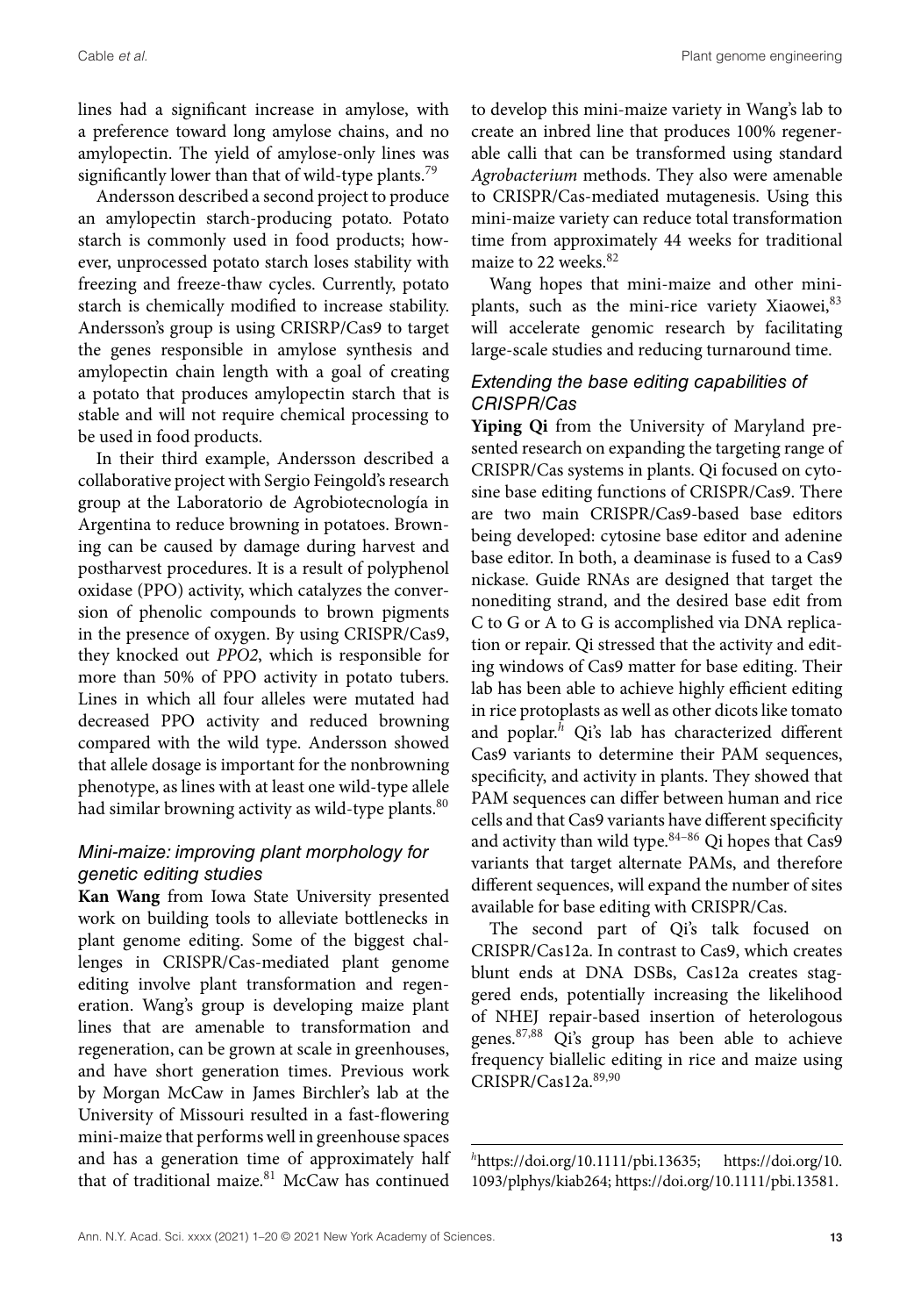One of the goals of Qi's lab has been to improve Cas12a genome-editing tools. Normally, Cas12a recognizes the PAM TTTV  $(V = A, C, G)$ , which can limit the sequences available to edit with Cas12a. To create a Cas12a that recognizes more relaxed PAMs, Qi's group characterized several Cas12a orthologs that recognize relaxed PAMs in bacteria. Mb2Cas12a was able to recognize relaxed PAMs. Introducing several point mutations in Mb2Cas12a relaxed the PAM requirements even more. Qi noted that this variant, named Mb2Cas12a-RVRR, can target nearly double the number of sites in the rice and maize genomes as wild-type Cas12a.<sup>91</sup>

They have also developed a highly multiplexable Cas12a system that can target at least 16 sites across nine chromosomes with efficient editing.<sup>91</sup>

#### *Designing and targeting* cis*-regulatory regions in plants*

**Tobias Jores** from the University of Washington presented work on identifying and characterizing *cis*-regulatory regions in plant genomes. Compared with coding sequences, *cis*-regulatory regions are often poorly annotated and the genetic code in these regions is largely unknown. This can make it difficult to target these sites for genome-editing application. However, *cis*-regulatory regions are important for many plant characteristics. For example, as Lippman showed in his presentation, mutations in the *cis*-regulatory regions of the genes *SlCLV3* and/or *SlWUS* affect the number of locules in tomato fruit and affect fruit size.<sup>92,93</sup>

Jores focused on a project of a comprehensive analysis of plant core promoters (see Fig. 1). Jores and colleagues synthesized the putative promoter region for every protein-coding and miRNA gene in the *Arabidopsis*, maize, and sorghum genomes. The strength of more than 75,000 promoters was assessed in a massively parallel reporter assay conducted in both tobacco leaves and maize protoplasts. There was a greater than 250-fold difference in activity of promoters within the three species. Jores noted that there were species-specific differences in promoter nucleotide frequency and TATA box distribution. For example, *Arabidopsis* promoters, which were generally AT rich, were stronger than maize or sorghum promoters in the tobacco leaf reporter assay, whereas maize and sorghum promoters, which were generally GC rich, were stronger in the maize protoplast reporter assay. Core promoter elements like a TATA box, initiator, Y patch, BREu, BREd, or TCT initiator could affect promoter strength; some elements were associated with strong promoters in both tobacco and maize, while some had differential effects on promoter strength between tobacco and maize.<sup>94</sup>

Jores and colleagues have used these insights on promoter strength to design synthetic promoters. Using randomized sequences with nucleotide frequencies derived from *Arabidopsis* (AT rich) or maize (GC rich) promoters and different combinations of core elements and transcription factor binding sites, they were able to design promoters that largely recapitulated their data with natural promoters. They have further expanded on this by



**Figure 1. A comprehensive analysis of plant core promoters.**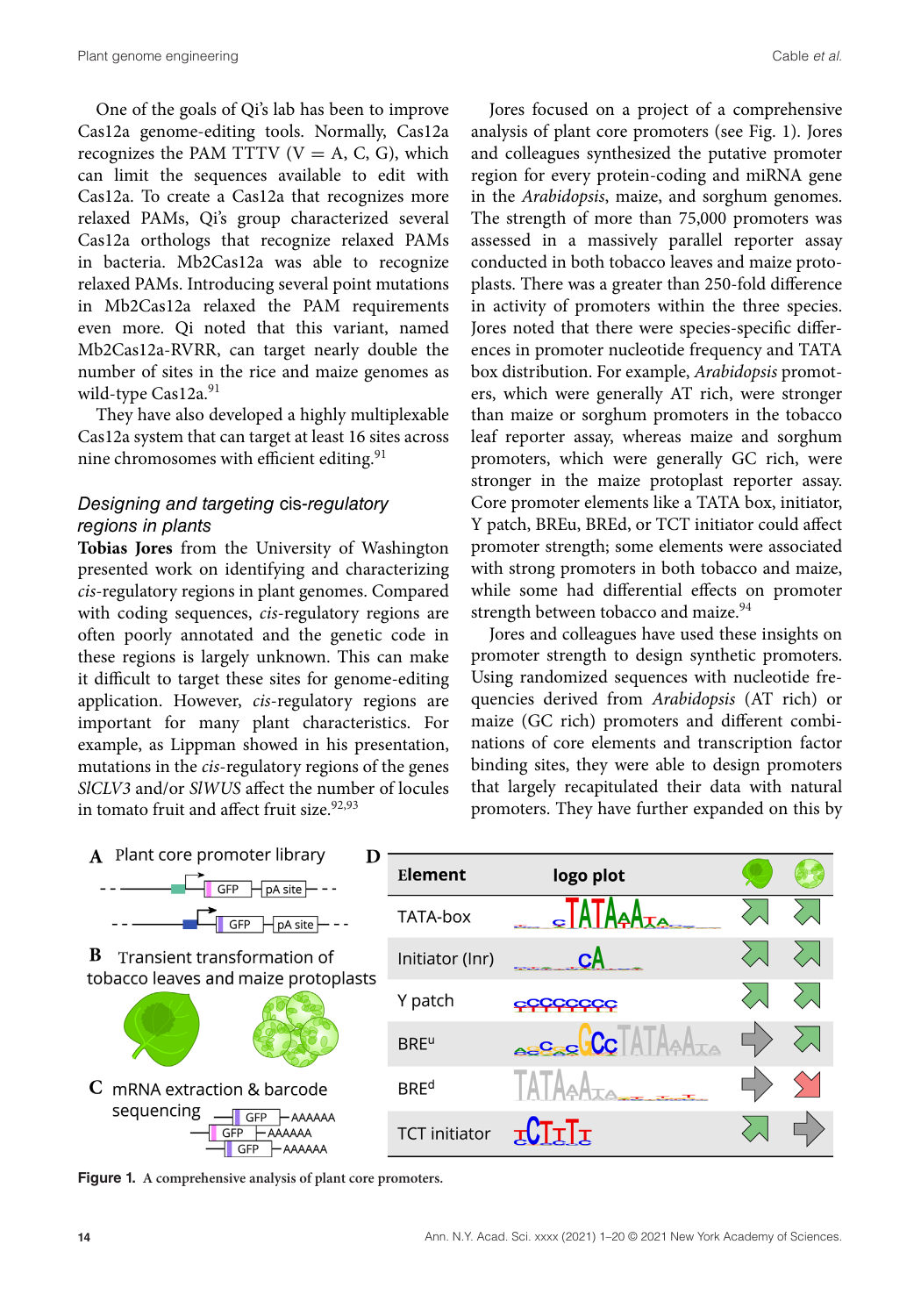developing a computational model that predicts promoter strength in collaboration with Travis Wrightsman and Ed Buckler. Jores showed that the model can be used to develop stronger promoter sequences via *in silico* evolution.<sup>94</sup> Jores hopes that these results will not only enable researchers to design strong promoters but also help them identify relevant target sites within promoters to edit promoter strength and consequently gene expression.

#### *Improving cereal crop transformation*

**William Gordon-Kamm** from Corteva Agriscience described work on developing a variety of morphogenic gene systems to aid in maize transformation and genome editing. As Kan Wang discussed in her talk, one of the major bottlenecks in genome editing in plants remains the processes of transformation and regeneration. Gordon-Kamm described how two morphogenic genes (*Wus2* and *Bbm*) could stimulate rapid division of the transformed cells *in vitro* and improve transformation and regeneration frequencies in maize.<sup>95</sup> The original system required excision of *Wus2* and *Bbm* prior to regeneration. An improved version of this system was developed in which *Wus2* and *Bbm* expression were under the control of promoters active in plant embryos but inactive in roots, ears, and leaves. Using these two genes allowed not only significantly enhanced maize transformation and regeneration but also considerably shortened regeneration time. This QuickCorn transformation method results in the formation of somatic embryos within days of transformation; T0 plantlets can be produced in as little as 3.5 weeks.<sup>96</sup> Gordon-Kamm showed that the QuickCorn transformation protocol can be combined with the fast-flowering mini-maize system to achieve a very rapid generation time; seeds can be harvested approximately 3 months after *Agrobacterium* infection.

Moreover, Gordon-Kamm showed that the QuickCorn technology improves not only transformation frequency but also genotype range among maize inbreds and works well in sorghum and wheat. Corteva Agriscience uses this technology for all *Agrobacterium* and particle gun–mediated transformations as well as for CRISPR/Cas-mediated genome modifications. Gordon-Kamm showed an example in which the QuickCorn protocol was used to drop out the gene *WAXY* in several maize inbreds. While the transformation efficiency varied across lines, all lines were amenable to QuickCorn-mediated transformation.<sup>97</sup> The QuickCorn construct has also been used to mediate HDR, with efficiencies ranging from approximately 2% to 10%.

Gordon-Kamm also showed that constructs containing inducible expression of *Wus2* alone can result in rapid development of somatic embryos and T0 plant production from immature embryos in maize and sorghum.<sup>98</sup>

Finally, Gordon-Kamm showed that using constitutive promoters for *Wus2* and *Bbm* can improve the efficiency of leaf transformation in several cereal plants, including corn, sugarcane, millet, rice, and wheat. While leaf transformation is typically inefficient, recent improvements have achieved leaf transformation efficiencies that are nearly equal to immature embryo methods in corn.

## *Increasing fruit and vegetable consumption with genome editing*

**Tom Adams** from Pairwise discussed the company's work to use CRISPR technology to improve fruits and vegetables and break down barriers that prevent people from eating produce. Pairwise is building a diverse gene-editing platform in food and agriculture and to leverage that platform to develop consumer-facing traits, such as seedlessness and off-season availability.

While innovations in produce are relatively rare compared with snack foods, Adams described several examples that illustrate how improving produce characteristics can drive consumer behavior. For example, the introduction of baby carrots increased U.S. fresh carrot consumption by 30% after 1 year. Halos® mandarin seedless snack-size oranges increased total citrus consumption by 30% and the availability of year-round blueberries increased the blueberry market fourfold.

Adams described Pairwise's efforts to develop a high-nutrient leafy green dubbed Veridi<sup>®</sup>. While many people recognize that greens like kale and arugula have high nutrient quantities, people tend to eat less nutrient-dense greens like romaine and iceberg lettuce. Veridi is a nutrient-dense green with sturdy, supple leaves that will stand up to dressings and toppings. Veridi was developed from the mustard green *Brassica juncea*. While *B. juncea* has a desirable leafy texture, it has a strong, pungent flavor. To improve the flavor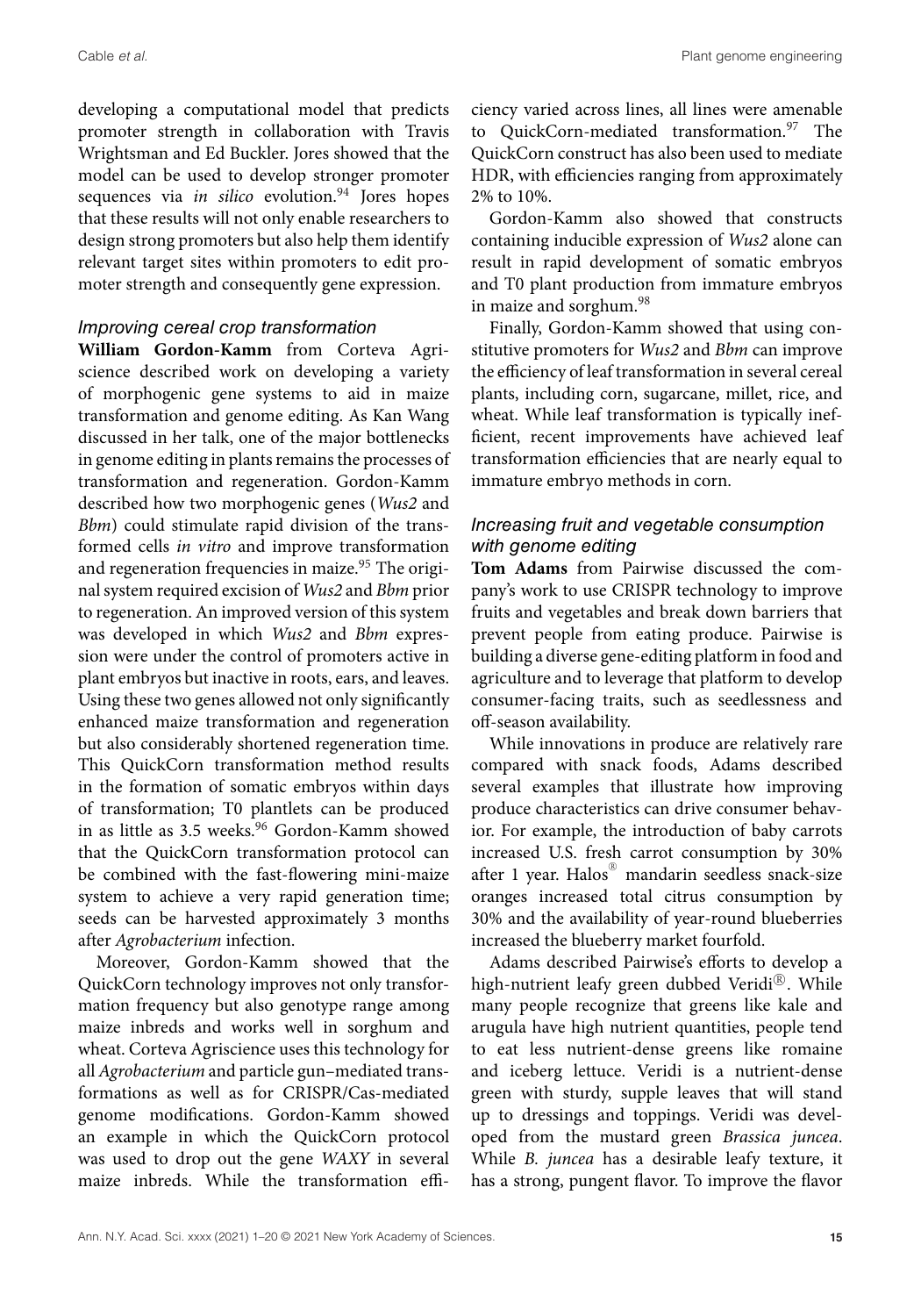profile, CRISPR/Cas12 was used to simultaneously engineer loss-of-function mutations in all 16 copies of the enzyme responsible for catalyzing the production of compounds with pungent flavor. Pairwise has developed true breeding lines of Veridi and is in the process of generating seeds for sale and optimizing commercial production.

Adams also described the company's efforts to produce a sweeter, seedless blackberry that is available year-round. The company is currently developing a transformation system for the blackberry. Additional efforts are ongoing to produce pitless stone fruits like cherries, peaches, and plums.

#### *Short talks*

**Eyal Fridman** from the Volcani Agricultural Research Organization presented their work in using RECAS9 to map QTL in barley. Fridman is interested in understanding the evolutionary and genetic bases for adaptation in wild crops and cultivars. This is especially pertinent as climate change is expected to decrease cereal crop yields in many regions. During field trials, Fridman's group identified a locus associated with drought resistance, *HsDry2.2.*<sup>99</sup> Given the size of the locus (*>*400 million bp), it was difficult to clone the gene. Work in yeast had shown that Cas9 can be used to map traits.<sup>100</sup> Fridman's group used a similar strategy using RECAS9 to recombine the drought resistance-associated QTL *HsDry2.2* and a heat resistance-associated QTL, *HsHeat3.1*. <sup>101</sup> They showed that for the *HsHeat3.1* locus, recombination was more efficient with Agrobacterium than with RNP, while no recombination was observed for the *HsDry2.2* locus.102

**Sergei Svitashev** from Corteva Agriscience described work to induce a 75-Mb inversion in maize. A pangenome project by Corteva of 66 maize genotypes identified large rearrangements  $(\geq 100 \text{ kilobases})$  in every chromosome, the largest of which was a 75-Mb inversion in chromosome 2 present in three lines. Inversions prevent recombination and therefore exclude the corresponding regions from breeding projects. Svitashev's group was interested in inverting this region to make it available for recombination. They reasoned that inducing DSBs at the inversion borders could potentially lead to an event in which the excised 75-Mb fragment would pair with the opposite ends and be repaired via NHEJ, essentially inverting the region via intrachromosomal translocation. They were able to generate such an inversion in the elite maize genotype PH1V5T, using two gRNA/Ca9 RNP complexes. Out of 1500 T0 plants analyzed, the desired inversion was detected in two plants.<sup>103</sup> Svitashev's group has generated transgene-free plants that are homozygous for the inversion and are available for crossing experiments and agronomic evaluation. They hope that chromosomal engineering projects like this will open up new opportunities for crop breeding.

Trevor Weiss from the University of Minnesota presented work aimed at understanding how chromosomal context affects CRISPR/Cas9 efficiency and editing outcomes. Previous studies have shown that not all gRNAs are equally effective. While sequence features undoubtedly play a role,*<sup>i</sup>* other features like nucleosome occupancy and chromosomal accessibility also play a role.<sup>104,105</sup> It can be challenging to compare the cutting efficiency and outcomes between different gRNAs. To remove this complication, Weiss investigated the efficiency and editing outcomes of a single gRNA that targets multiple loci in the Arabidopsis genome. They presented unpublished work looking at the effects of chromosomal accessibility and context on cutting efficiency and editing outcomes. Weiss hopes that this work can shed light on the rules governing CRISPR/Cas9 editing, enabling new strategies to further optimize genome editing at refractory sites.

**Rammyani Bagchi** from the University of North Carolina, Greensboro presented work on developing a gRNA-based strategy for CRSIPR antiviral applications. In plants, CRISPR/Cas has mainly been used for precision breeding; however, as Mahfouz also described earlier in the meeting, CRISPR/Cas also has potential for applications as antivirals.

Viral genomes are highly polymorphic, and viruses often developing mutations that enable them to evade antivirals. To address these challenges, current CRISPR-based antiviral strategies have focused on conserved regions of the genome

*<sup>i</sup>* [https://doi.org/10.1038/s41587-020-0555-7;](https://doi.org/10.1038/s41587-020-0555-7) <https://doi.org/10.1038/nbt.4317>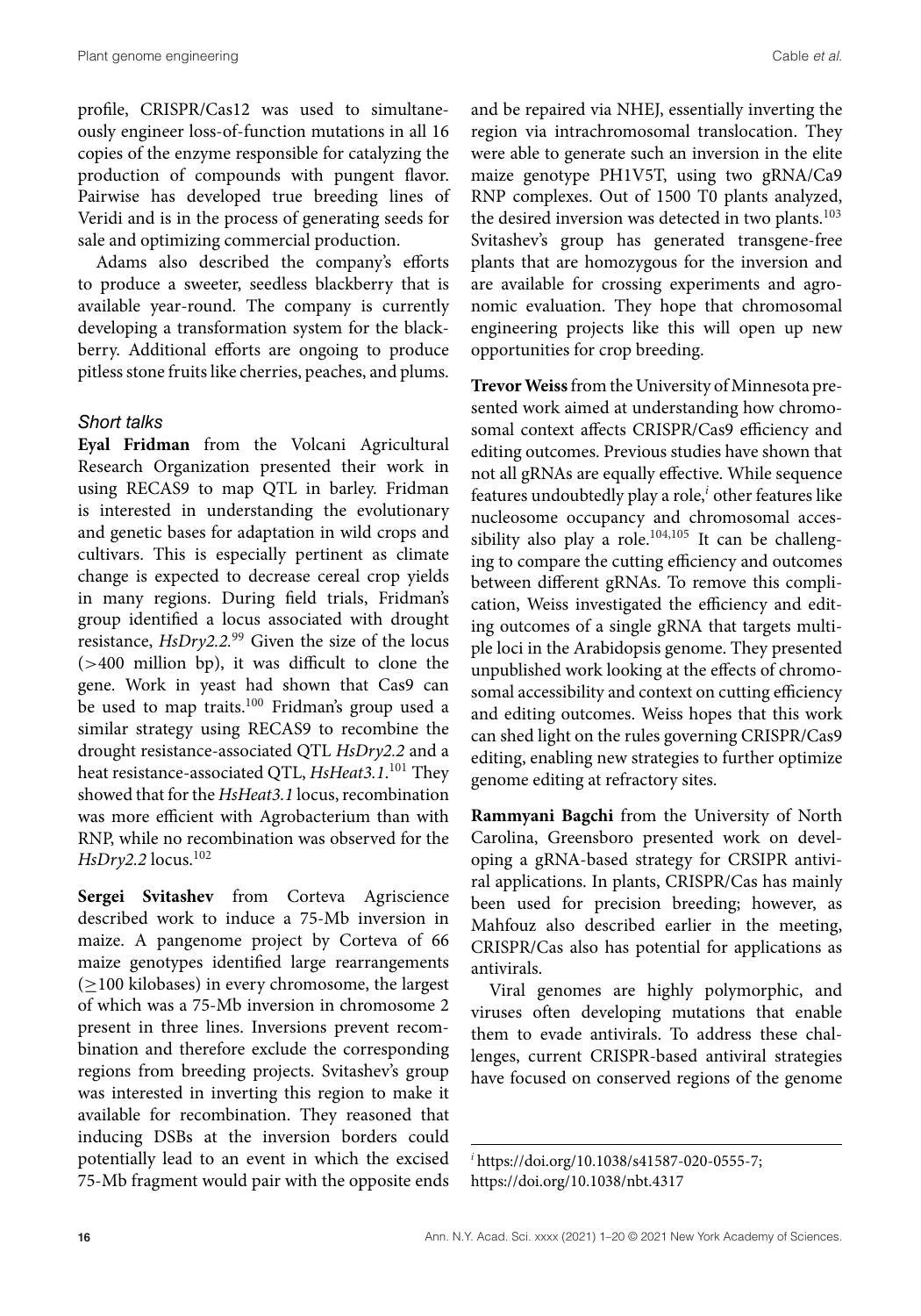that are unlikely to diverge between viruses and/or incorporate more than one gRNA to limit mutagenic escape.

Algorithms to design gRNAs for viral detection are typically based on those for genome editing. In this case, precision is key. The algorithms are optimized to design a single gRNA that recognizes a single target with no off-target activity. Bagchi proposed an alternative CRISPR gRNA-based antiviral strategy that exploits the natural tolerance for mismatches between the gRNA and target sequence. They have developed an algorithm that identifies homologous regions in the viral genome and designs a single polyvalent guide that can target multiple sites.

This approach was validated *in vitro* using a polyvalent gRNA (pgRNA) that targets two homologous targets on TRV genome. Bagchi showed that while monovalent gRNAs only targeted protospacers that resembled their own sequence, the pgRNA was highly active at both sites. In *in vivo* experiments, pgRNAs were able to robustly suppress TMV spread in *N. benthamiana* and were more effective than monovalent guides.<sup>106</sup>

Targeting multiple sites with a single gRNA increases the probability of suppressing mutagenic escape and improves the sensitivity and robustness of viral detection in diagnostics. Bagchi is working to transfer this technique to crops to see if it can suppress viral propagation and prevent mutagenic escape.

#### **References**

- 1. Razzaq, A., F. Saleem, M. Kanwal, *et al.* 2019. Modern trends in plant genome editing: an inclusive review of the CRISPR/Cas9 toolbox. *Int. J. Mol. Sci.* **20:** 4045.
- 2. Baltes, N.J. & D.F. Voytas. 2015. Enabling plant synthetic biology through genome engineering. *Trends Biotechnol*. **33:** 120–131.
- 3. El Ouar, I. & A. Djekoun. 2021. Therapeutic and diagnostic relevance of Crispr technology. *Biomed. Pharmacother.* **138:** 111487.
- 4. Sukegawa, S., H. Saika & S. Toki. 2021. Plant genome editing: ever more precise and wide-reaching. *Plant J.* **106:** 1208–1218.
- 5. Townsend, J.A., D.A. Wright, R.J. Winfrey, *et al.* 2009. High-frequency modification of plant genes using engineered zinc-finger nucleases. *Nature* **459:** 442–445.
- 6. Shukla, V.K., Y. Doyon, J.C. Miller, *et al.* 2009. Precise genome modification in the crop species *Zea mays* using zinc-finger nucleases. *Nature* **459:** 437–441.
- 7. Osakabe, K., Y. Osakabe & S. Toki. 2010. Site-directed mutagenesis in Arabidopsis using custom-designed zinc

finger nucleases. *Proc. Natl. Acad. Sci. USA* **107:** 12034– 12039.

- 8. Song, W.Y., G.L. Wang, L.L. Chen, *et al.* 1995. A receptor kinase-like protein encoded by the rice disease resistance gene, Xa21. *Science* **270:** 1804–1806.
- 9. Dardick, C. & P. Ronald. 2006. Plant and animal pathogen recognition receptors signal through non-RD kinases. *PLoS Pathog*. **2:** e2.
- 10. Ronald, P.C. & B. Beutler. 2010. Plant and animal sensors of conserved microbial signatures. *Science* **330:** 1061–1064.
- 11. Pruitt, R.N., B. Schwessinger, A. Joe, *et al.* 2015. The rice immune receptor XA21 recognizes a tyrosine-sulfated protein from a Gram-negative bacterium. *Sci. Adv.* **1:** e1500245.
- 12. Luu, D.D., A. Joe, Y. Chen, *et al.* 2019. Biosynthesis and secretion of the microbial sulfated peptide RaxX and binding to the rice XA21 immune receptor. *Proc. Natl. Acad. Sci. USA* **116:** 8525–8534.
- 13. Chen, X., S. Zuo, B. Schwessinger, *et al.* 2014. An XA21 associated kinase (OsSERK2) regulates immunity mediated by the XA21 and XA3 immune receptors. *Mol. Plant* **7:** 874–892.
- 14. Pruitt, R.N., A. Joe, W. Zhang, *et al.* 2017. A microbially derived tyrosine-sulfated peptide mimics a plant peptide hormone. *New Phytol*. **215:** 725–736.
- 15. Dar, M.H., A. de Janvry, K. Emerick, *et al.* 2013. Flood-tolerant rice reduces yield variability and raises expected yield, differentially benefitting socially disadvantaged groups. *Sci. Rep.* **3:** 3315.
- 16. Emerick, K. & P.C. Ronald. 2019. *Sub1* rice: engineering rice for climate change. *Cold Spring Harb. Perspect. Biol.* **11**. cshperspect. a034637v1.
- 17. Paine, J.A., C.A. Shipton, S. Chaggar, *et al.* 2005. Improving the nutritional value of Golden rice through increased pro-vitamin A content. *Nat. Biotechnol.* **23:** 482– 487.
- 18. Li, G., R. Jain, M. Chern, *et al.* 2017. The sequences of 1504 mutants in the model rice variety kitaake facilitate rapid functional genomic studies. *Plant Cell* **29:** 1218–1231.
- 19. Jain, R., J. Jenkins, S. Shu, *et al.* 2019. Genome sequence of the model rice variety KitaakeX. *BMC Genomics* **20:** 905.
- 20. Dong, O.X., S. Yu, R. Jain, *et al.* 2020. Marker-free carotenoid-enriched rice generated through targeted gene insertion using CRISPR-Cas9. *Nat. Commun.* **11:** 1178.
- 21. Ali, Z., A. Abul-faraj, L. Li, *et al.* 2015. Efficient virusmediated genome editing in plants using the CRISPR/Cas9 system. *Mol. Plant* **8:** 1288–1291.
- 22. Ellison, E.E., U. Nagalakshmi, M.E. Gamo, *et al.* 2020. Multiplexed heritable gene editing using RNA viruses and mobile single guide RNAs. *Nat. Plants* **6:** 620–624.
- 23. Li, J., T.J. Stoddard, Z.L. Demorest, *et al.* 2016. Multiplexed, targeted gene editing in *Nicotiana benthamiana* for glycoengineering and monoclonal antibody production. *Plant Biotechnol. J.* **14:** 533–542.
- 24. Weiss, T., C. Wang, X. Kang, *et al.* 2020. Optimization of multiplexed CRISPR/Cas9 system for highly efficient genome editing in *Setaria viridis*. *Plant J. Cell Mol. Biol.* **104:** 828–838.
- 25. Fauser, F., S. Schiml & H. Puchta. 2014. Both CRISPR/Casbased nucleases and nickases can be used efficiently for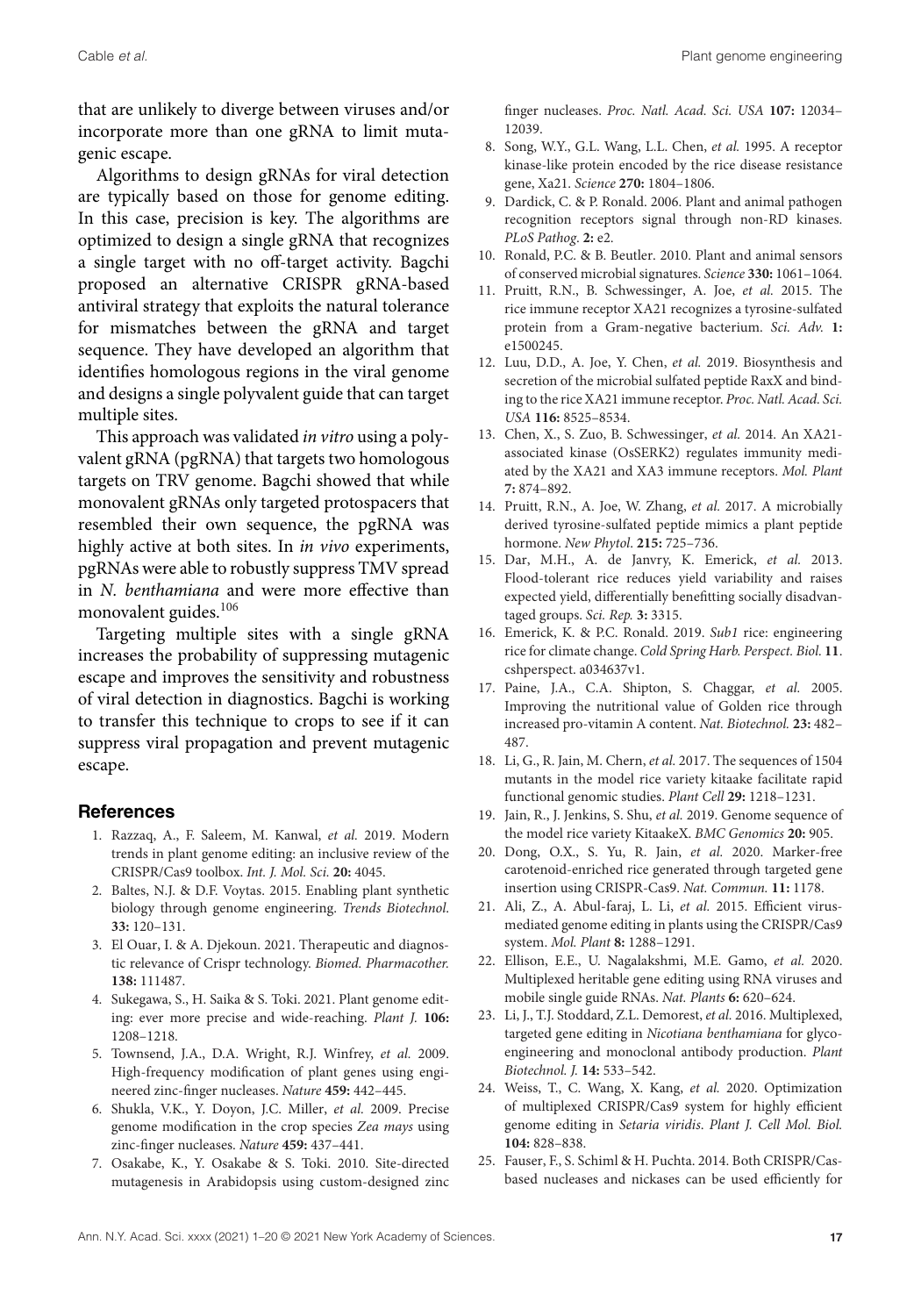genome engineering in *Arabidopsis thaliana*. *Plant J. Cell Mol. Biol.* **79:** 348–359.

- 26. Steinert, J., S. Schiml, F. Fauser, *et al.* 2015. Highly efficient heritable plant genome engineering using Cas9 orthologues from *Streptococcus thermophilus* and *Staphylococcus aureus*. *Plant J. Cell Mol. Biol.* **84:** 1295–1305.
- 27. Puchta, H., B. Dujon & B. Hohn. 1996. Two different but related mechanisms are used in plants for the repair of genomic double-strand breaks by homologous recombination. *Proc. Natl. Acad. Sci. USA* **93:** 5055–5060.
- 28. Schmidt, C., M. Pacher & H. Puchta. 2019. Efficient induction of heritable inversions in plant genomes using the CRISPR/Cas system. *Plant J. Cell Mol. Biol.* **98:** 577–589.
- 29. Schmidt, C., P. Fransz, M. Rönspies, *et al.* 2020. Changing local recombination patterns in Arabidopsis by CRISPR/Cas mediated chromosome engineering. *Nat. Commun.* **11:** 4418.
- 30. Beying, N., C. Schmidt, M. Pacher, *et al.* 2020. CRISPRcas9-mediated induction of heritable chromosomal translocations in Arabidopsis. *Nat. Plants* **6:** 638–645.
- 31. Filler Hayut, S., C. Melamed Bessudo & A.A. Levy. 2017. Targeted recombination between homologous chromosomes for precise breeding in tomato. *Nat. Commun.* **8:** 15605.
- 32. Ben Shlush, I., A. Samach, C. Melamed-Bessudo, *et al.* 2021. CRISPR/cas9 induced somatic recombination at the CRTISO locus in tomato. *Genes* **12:** 59. [https://doi.org/10.](https://doi.org/10.3390/genes12010059) [3390/genes12010059.](https://doi.org/10.3390/genes12010059)
- 33. Jacobsen, S.E. & E.M. Meyerowitz. 1997. Hypermethylated SUPERMAN epigenetic alleles in arabidopsis. *Science* **277:** 1100–1103.
- 34. Cubas, P., C. Vincent & E. Coen. 1999. An epigenetic mutation responsible for natural variation in floral symmetry. *Nature* **401:** 157–161.
- 35. Ecker, J.R. 2013. Epigenetic trigger for tomato ripening. *Nat. Biotechnol.* **31:** 119–120.
- 36. Stroud, H., M.V.C. Greenberg, S. Feng, *et al.* 2013. Comprehensive analysis of silencing mutants reveals complex regulation of the Arabidopsis methylome. *Cell* **152:** 352–364.
- 37. Johnson, L.M., J. Du, C.J. Hale, *et al.* 2014. SRA- and SETdomain-containing proteins link RNA polymerase V occupancy to DNA methylation. *Nature* **507:** 124–128.
- 38. Gallego-Bartolomé, J., W. Liu, P.H. Kuo, *et al.* 2019. Cotargeting RNA polymerases IV and V promotes efficient *de novo* DNA methylation in arabidopsis. *Cell* **176:** 1068– 1082.e19.
- 39. Gardiner, J., J.M. Zhao, K. Chaffin, *et al.* 2020. Promoter and terminator optimization for DNA methylation targeting in Arabidopsis. *Epigenomes* **4:** 9.
- 40. Papikian, A., W. Liu, J. Gallego-Bartolomé, *et al.* 2019. Sitespecific manipulation of Arabidopsis loci using CRISPR-Cas9 SunTag systems. *Nat. Commun.* **10:** 729.
- 41. Gallego-Bartolomé, J., J. Gardiner, W. Liu, *et al.* 2018. Targeted DNA demethylation of the Arabidopsis genome using the human TET1 catalytic domain. *Proc. Natl. Acad. Sci. USA* **115:** E2125–E2134.
- 42. Ghoshal, B., B. Vong, C.L. Picard, *et al.* 2020. A viral guide RNA delivery system for CRISPR-based transcriptional activation and heritable targeted DNA demethylation in *Arabidopsis thaliana*. *PLoS Genet*. **16:** e1008983.
- 43. Nishizawa-Yokoi, A., T. Cermak, T. Hoshino, *et al.* 2016. A defect in DNA Ligase4 enhances the frequency of TALENmediated targeted mutagenesis in rice. *Plant Physiol*. **170:** 653–666.
- 44. Nishizawa-Yokoi, A., M. Endo, N. Ohtsuki, *et al.* 2015. Precision genome editing in plants via gene targeting and piggyBac-mediated marker excision. *Plant J. Cell Mol. Biol.* **81:** 160–168.
- 45. Ohtsuki, N., K. Kizawa, A. Mori, *et al.* 2021. Precise genome editing in miRNA target site via gene targeting and subsequent single-strand-annealing-mediated excision of the marker gene in plants. *Front. Genome Ed.* **2**, 617713. doi: [10.3389/fgeed.2020.617713](https://10.3389/fgeed.2020.617713)
- 46. Endo, M., M. Mikami & S. Toki. 2016. Biallelic gene targeting in rice. *Plant Physiol*. **170:** 667–677.
- 47. Nishizawa-Yokoi, A., M. Mikami & S. Toki. 2020. A universal system of CRISPR/Cas9-mediated gene targeting using all-in-one vector in plants. *Front. Genome Ed.* **2**, 604289.
- 48. Kwon, Y.-I., K. Abe, K. Osakabe, *et al.* 2012. Overexpression of OsRecQl4 and/or OsExo1 enhances DSB-induced homologous recombination in rice. *Plant Cell Physiol*. **53:** 2142–2152.
- 49. Uchiumi, T., I. Uemura & T. Okamoto. 2007. Establishment of an *in vitro* fertilization system in rice (*Oryza sativa* L.). *Planta* **226:** 581–589.
- 50. Koiso, N., E. Toda, M. Ichikawa, *et al.* 2017. Development of gene expression system in egg cells and zygotes isolated from rice and maize. *Plant Direct* **1:** e00010.
- 51. Toda, E., N. Koiso, A. Takebayashi, *et al.* 2019. An efficient DNA- and selectable-marker-free genomeediting system using zygotes in rice. *Nat. Plants* **5:** 363– 368.
- 52. Gao, C. 2021. Genome engineering for crop improvement and future agriculture. *Cell* **184:** 1621–1635.
- 53. Anzalone, A.V., P.B. Randolph, J.R. Davis, *et al.* 2019. Search-and-replace genome editing without double-strand breaks or donor DNA. *Nature* **576:** 149–157.
- 54. Lin, Q., Y. Zong, C. Xue, *et al.* 2020. Prime genome editing in rice and wheat. *Nat. Biotechnol.* **38:** 582–585.
- 55. Lin, Q., S. Jin, Y. Zong, *et al.* 2021. High-efficiency prime editing with optimized, paired pegRNAs in plants. *Nat. Biotechnol.* **39:** 923–927.
- 56. Sun, Y., X. Zhang, C. Wu, *et al.* 2016. Engineering herbicide-resistant rice plants through CRISPR/Cas9 mediated homologous recombination of acetolactate synthase. *Mol. Plant* **9:** 628–631.
- 57. Hu, B., W. Wang, S. Ou, *et al.* 2015. Variation in NRT1.1B contributes to nitrate-use divergence between rice subspecies. *Nat. Genet.* **47:** 834–838.
- 58. Li, J., X. Zhang, Y. Sun, *et al.* 2018. Efficient allelic replacement in rice by gene editing: a case study of the NRT1.1B gene. *J. Integr. Plant Biol.* **60:** 536–540.
- 59. Gao, Y. & Y. Zhao. 2014. Self-processing of ribozymeflanked RNAs into guide RNAs *in vitro* and *in vivo* for CRISPR-mediated genome editing. *J. Integr. Plant Biol.* **56:** 343–349.
- 60. Li, S., Y. Zhang, L. Xia, *et al.* 2020. CRISPR-Cas12a enables efficient biallelic gene targeting in rice. *Plant Biotechnol. J.* **18:** 1351–1353.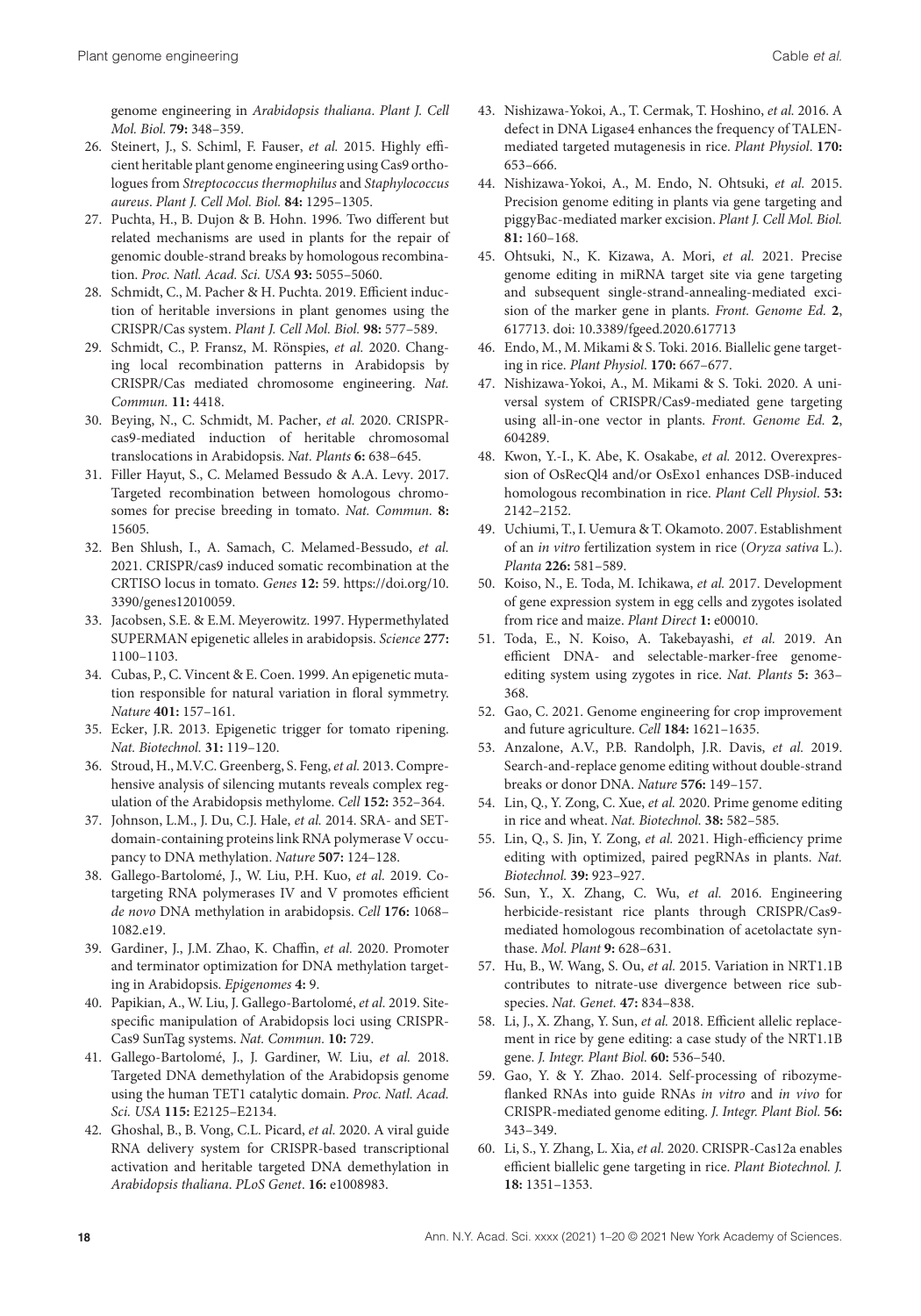- 61. Li, S., J. Li, J. Zhang, *et al.* 2018. Synthesis-dependent repair of Cpf1-induced double strand DNA breaks enables targeted gene replacement in rice. *J. Exp. Bot.* **69:** 4715– 4721.
- 62. Li, S., J. Li, Y. He, *et al.* 2019. Precise gene replacement in rice by RNA transcript-templated homologous recombination. *Nat. Biotechnol.* **37:** 445–450.
- 63. Miki, D., W. Zhang, W. Zeng, *et al.* 2018. CRISPR/cas9 mediated gene targeting in Arabidopsis using sequential transformation. *Nat. Commun.* **9:** 1967.
- 64. Peng, F., W. Zhang, W. Zeng, *et al.* 2020. Gene targeting in Arabidopsis via an all-in-one strategy that uses a translational enhancer to aid Cas9 expression. *Plant Biotechnol. J.* **18:** 892–894.
- 65. Lu, Y., Y. Tian, R. Shen, *et al.* 2020. Targeted, efficient sequence insertion and replacement in rice. *Nat. Biotechnol.* **38:** 1402–1407.
- 66. Kazama, T., M. Okuno, Y. Watari, *et al.* 2019. Curing cytoplasmic male sterility via TALEN-mediated mitochondrial genome editing. *Nat. Plants* **5:** 722–730.
- 67. Osakabe, K., N. Wada, T. Miyaji, *et al.* 2020. Genome editing in plants using CRISPR type I-D nuclease. *Commun. Biol.* **3:** 648.
- 68. Alonge, M., X. Wang, M. Benoit, *et al.* 2020. Major impacts of widespread structural variation on gene expression and crop improvement in tomato. *Cell* **182:** 145–161.e23.
- 69. Xu, C., K.L. Liberatore, C.A. MacAlister, *et al.* 2015. A cascade of arabinosyltransferases controls shoot meristem size in tomato. *Nat. Genet.* **47:** 784–792.
- 70. Rodríguez-Leal, D., Z.H. Lemmon, J. Man, *et al.* 2017. Engineering quantitative trait variation for crop improvement by genome editing. *Cell* **171:** 470–480.e8.
- 71. Wang, X., L. Aguirre, D. Rodríguez-Leal, *et al.* 2021. Dissecting cis-regulatory control of quantitative trait variation in a plant stem cell circuit. *Nat. Plants* **7:** 419–427.
- 72. Hendelman, A., S. Zebell, D. Rodriguez-Leal, *et al.* 2021. Conserved pleiotropy of an ancient plant homeobox gene uncovered by cis-regulatory dissection. *Cell* **184:** 1724– 1739.e16.
- 73. Boch, J., H. Scholze, S. Schornack, *et al.* 2009. Breaking the code of DNA binding specificity of TAL-type III effectors. *Science* **326:** 1509–1512.
- 74. Mok, B.Y., M.H. de Moraes, J. Zeng, *et al.* 2020. A bacterial cytidine deaminase toxin enables CRISPR-free mitochondrial base editing. *Nature* **583:** 631–637.
- 75. Ali, Z., A. Abulfaraj, A. Idris, *et al.* 2015. CRISPR/cas9 mediated viral interference in plants. *Genome Biol*. **16:** 238.
- 76. Aman, R., Z. Ali, H. Butt, *et al.* 2018. RNA virus interference via CRISPR/Cas13a system in plants.*Genome Biol*. **19:** 1.
- 77. Aman, R., A. Mahas, H. Butt, *et al.* 2018. Engineering RNA virus interference via the CRISPR/Cas13 machinery in Arabidopsis. *Viruses* **10:** 732. [https://doi.org/10.3390/](https://doi.org/10.3390/v10120732) [v10120732.](https://doi.org/10.3390/v10120732)
- 78. Mahas, A., R. Aman & M. Mahfouz. 2019. CRISPR-cas13d mediates robust RNA virus interference in plants. *Genome Biol*. **20:** 263.
- 79. Zhao, X., S. Jayarathna, H. Turesson, *et al.* 2021. Amylose starch with no detectable branching developed through

DNA-free CRISPR-Cas9 mediated mutagenesis of two starch branching enzymes in potato. *Sci. Rep.* **11:** 4311.

- 80. González, M.N., G.A. Massa, M. Andersson, *et al.* 2019. Reduced enzymatic browning in potato tubers by specific editing of a polyphenol oxidase gene via ribonucleoprotein complexes delivery of the CRISPR/Cas9 system. *Front. Plant Sci.* **10:** 1649.
- 81. McCaw, M.E., J.G. Wallace, P.S. Albert, *et al.* 2016. Fastflowering mini-maize: seed to seed in 60 days.*Genetics* **204:** 35–42.
- 82. McCaw, M.E., K. Lee, M. Kang, *et al.* 2021. Development of a transformable fast-flowering mini-maize as a tool for maize gene editing. *Front. Genome Ed.* 2: 622227. doi: [10.](https://10.3389/fgeed.2020.622227) [3389/fgeed.2020.622227](https://10.3389/fgeed.2020.622227)
- 83. Hu, S., X. Hu, J. Hu, *et al.* 2018. Xiaowei, a new rice germplasm for large-scale indoor research. *Mol. Plant* **11:** 1418–1420.
- 84. Zhong, Z., S. Sretenovic, Q. Ren, *et al.* 2019. Improving plant genome editing with high-fidelity xCas9 and noncanonical PAM-targeting Cas9-NG. *Mol. Plant* **12:** 1027– 1036.
- 85. Sretenovic, S., D. Yin, A. Levav, *et al.* 2021. Expanding plant genome-editing scope by an engineered iSpyMacCas9 system that targets A-rich PAM sequences. *Plant Commun*. **2:** 100101.
- 86. Ren, Q., S. Sretenovic, S. Liu, *et al.* 2021. PAM-less plant genome editing using a CRISPR-SpRY toolbox. *Nat. Plants* **7:** 25–33.
- 87. Zetsche, B., J.S. Gootenberg, O.O. Abudayyeh, *et al.* 2015. Cpf1 is a single RNA-guided endonuclease of a class 2 CRISPR-Cas system. *Cell* **163:** 759–771.
- 88. Lowder, L., A. Malzahn & Y. Qi. 2016. Rapid evolution of manifold CRISPR systems for plant genome editing. *Front. Plant Sci.* **7:** 1683.
- 89. Tang, X., L.G. Lowder, T. Zhang, *et al.* 2017. A CRISPRcpf1 system for efficient genome editing and transcriptional repression in plants. *Nat. Plants* **3:** 17103.
- 90. Lee, K., Y. Zhang, B.P. Kleinstiver, *et al.* 2019. Activities and specificities of CRISPR/Cas9 and Cas12a nucleases for targeted mutagenesis in maize. *Plant Biotechnol. J.* **17:** 362– 372.
- 91. Zhang, Y., Q. Ren, X. Tang, *et al.* 2021. Expanding the scope of plant genome engineering with Cas12a orthologs and highly multiplexable editing systems. *Nat. Commun.* **12:** 1944.
- 92. van der, K.E., M. Chakrabarti, Y.H. Chu, *et al.* 2014. What lies beyond the eye: the molecular mechanisms regulating tomato fruit weight and shape. *Front. Plant Sci.* **5:** 227.
- 93. Chu, Y.-H., J.-C. Jang, Z. Huang, *et al.* 2019. Tomato locule number and fruit size controlled by natural alleles of *lc* and *fas*. *Plant Direct* **3:** e00142.
- 94. Jores, T., J. Tonnies, T. Wrightsman, *et al.* 2021. Synthetic promoter designs enabled by a comprehensive analysis of plant core promoters. *Nat. Plants* **7:** 842–855.
- 95. Lowe, K., E. Wu, N. Wang, *et al.* 2016. Morphogenic regulators Baby boom and Wuschel improve monocot transformation. *Plant Cell* **28:** 1998–2015.
- 96. Lowe, K., M. La Rota, G. Hoerster, *et al.* 2018. Rapid genotype "independent" *Zea mays* L. (maize) transformation via